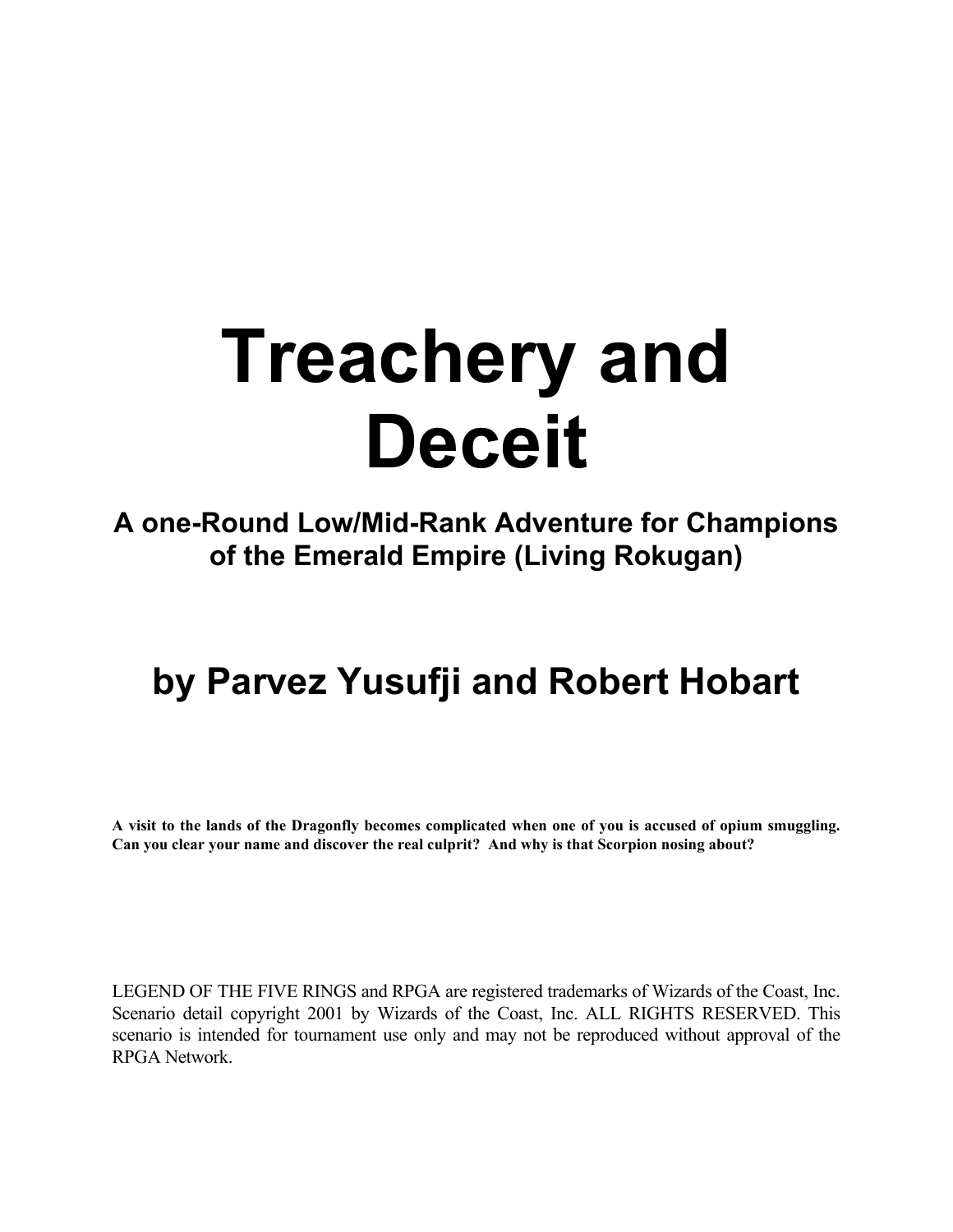This is a RPGA Network adventure game. A four-hour time block has been allocated for playing the game (or this round of the game), but the actual playing time will be about three hours.

It is a good idea to ask each player to put a name tag in front of him or her. The tag should have the player's name at the bottom, and the character's name, race, and gender at the top. This makes it easier for the players to keep track of who is playing which character.

**Scoring the game for RPGA points**: The RPGA has three ways to score this game. Consult your convention coordinator to determine which method to use:

- 1. *No-vote scoring*: The players write their names and numbers on the scoring packet grid, you fill in the top of the grid. That is all. No one is rated. This method is used for people who are just playing for fun.
- 2. *Partial scoring*: The players rate the game master and the scenario on their player voting sheet, and provide personal information, but don't vote for other players. The game master rates the scenario and completes personal and event information, but does not rate the players as a team or vote for players. This method is used when there is no competition, but the convention coordinator wants information as to how the game masters are performing, or the game master wants feedback on his or her own performance.
- 3. *Voting*: Players and game masters complete the entire packet, including voting for best player. If this method is used, be sure to allow about 15-20 minutes for the players to briefly describe their characters to the other players, and about 5-10 minutes for voting. This method is used when the players want to know who played the best amongst them, or when the adventure is run in tournament format with winners and prizes. Multi-round adventures usually required advancing a smaller number of players than played the first round, so voting is required for multi-round adventures.

When using Voting, rank the players in order of your voting choice while they are completing their forms, so that you are not influenced by their comments on your abilities.

The players are free to use the game rules to learn about equipment and weapons their characters are carrying.

Some of the text in this scenario is written so that you may present it as written to the players, while other text is for your eyes only. Text for the players will be in *bold italics*. It is strongly recommended that you paraphrase the player text, instead of reading it aloud, as some of the text is general and must be adapted to the specific situation or to actions of the player characters.

# **GM's Information**

#### THIS TOURNAMENT SHOULD NOT BE RUN COLD!

This adventure is a Low/Mid-Rank adventure. This means that only Rank 1, 2, or 3 characters should be allowed to play. This adventure was not written with Rank 4 or 5 characters in mind and cannot anticipate all that these characters may bring to the table.

All bulleted information is just that, pure information. Feed it to the players through an NPC when appropriate. Sometimes, reading it straight just doesn't sound right.

The world of Rokugan is a cross between feudal Japan and China. It is set in an age of honorable samurai, serving their Lords (Daimyos) and Empire. Remember that family names come before personal names. Akodo Toturi is from the Akodo family and his personal name is Toturi.

A note on female designations: If a samurai has the designation of –ko, then the samurai is a female. For example, if you see Samurai-ko, then this denotes a female samurai.

A note on commerce in Rokugan: Samurai are not supposed to care about worldly possessions, especially money. A samurai pays a commoner as if the money is meaningless, a concession to the commoner's silly needs. Between samurai, the exchange of money and merchandise is an exchange of "gifts."

# Notes on Running this Adventure

There are two simultaneous plots in this module, the primary one involving Tonbo Yuji and his attempt to frame one of the PCs, and the secondary one involving Yogo Aiguchi's search for a traitor from his family. Events in both plotlines will proceed on separate timelines, more-or-less simultaneously. If the PCs choose not to pick up the various plot-hooks, this module can move quite quickly, following the "scripted" actions to a ordained conclusion. The PCs will have to step in and take action in order to divert the script from the programmed outcome.

**GM's Handout #1** contains a brief synopsis of how events will proceed without PC intervention.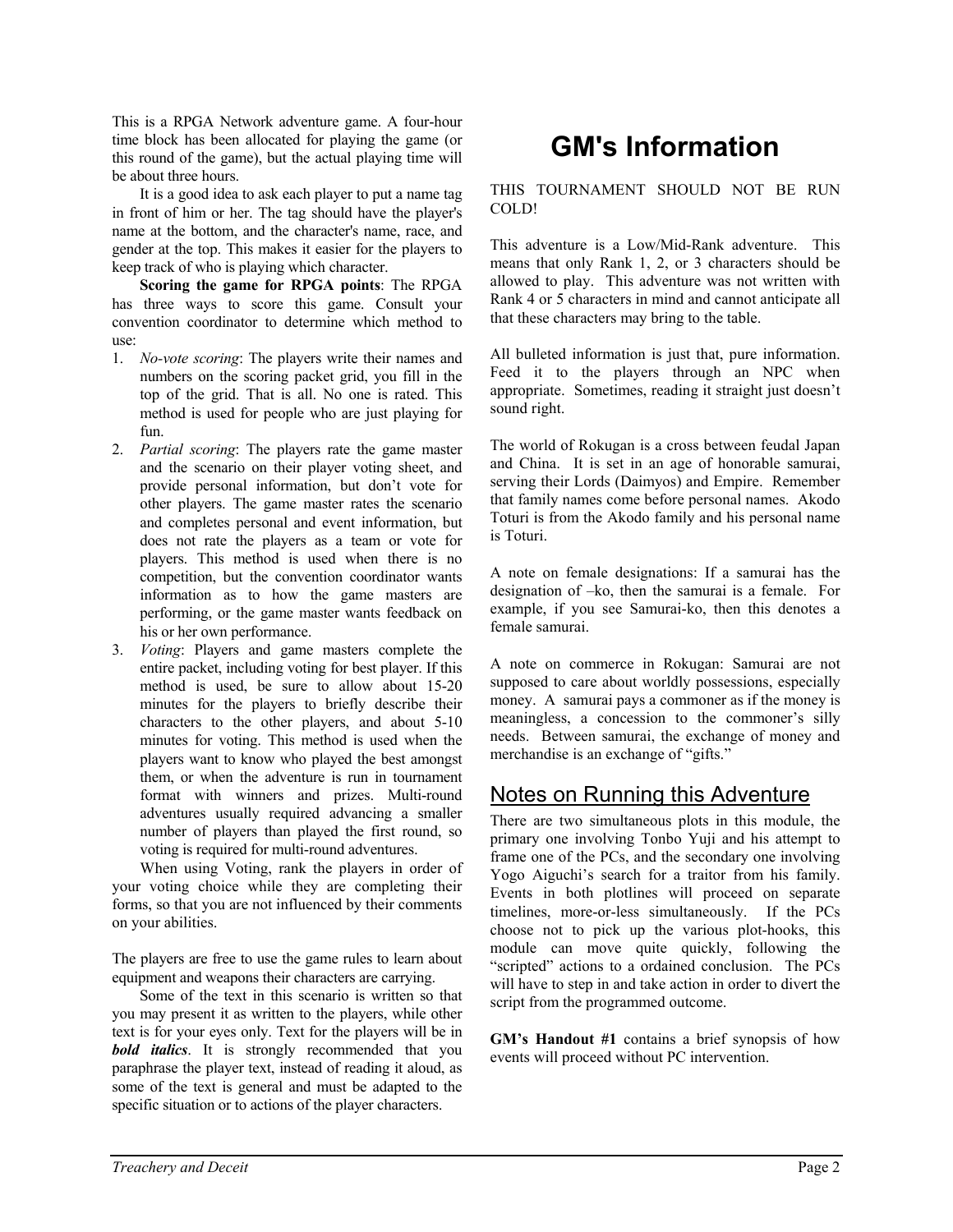Like several Living Rokugan adventures, *Treachery and Deceit* does not provide a reason for the PCs to work together. One of the PCs will be framed and must try to clear his (or her) name, but there is nothing forcing the rest of the party to help. In fact, some PCs may find perverse enjoyment or political advantage in furthering the deception.

There are several possible outcomes to this scenario. Guidelines to the most likely endings are provided, but the GM should be prepared to make adjustments for unexpected PC actions.

### Adjusting for Party Strength

This is a Low/Mid-Rank adventure, and thus can involve parties of widely varying capabilities. The encounters have been optimized for a party of average Rank Two.

Although most of the challenges here are role-play oriented and thus not terribly dependent on party strength, a few changes can be made to adjust the adventure difficulty for low-end and high-end parties, as follows:

Low End Party (most/all characters Rank One):

- Tomoko is School Rank Two, and has Earth of 3 rather than 4.
- Her apprentices have Earth of 2.

High End Party (most/all characters Rank Two and Three):

- Tomoko is School Rank Four, and has Earth of 5 rather than 4.
- Her apprentices number four rather than two.

# **Adventure Summary and Background**

Tonbo Yuji is a local daimyo of the Dragonfly Clan, the Minor Clan which lies on the southern border of Dragon lands. Yuji was once an ordinary samurai, but managed to distinguish himself in a small battle against the Lion Clan many years ago, the so-called Battle of the Lion's Jaws. During the battle Yuji took command of a Dragonfly squad whose commander had fallen, and managed to "stand in the jaws of the Lion," holding off a massive Lion charge long enough for reinforcements to arrive. Although the battle was ultimately a marginal victory for the Lion, Tonbo Yuji's actions ensured that the Dragonfly earned honor and respect on the battlefield. After the battle, the Dragonfly Clan daimyo, Tonbo Toryu, rewarded Yuji with an appointment as daimyo of a small province on the new border.

Sadly, although Tonbo Yuji was a skilled warrior, he proved a mediocre peacetime ruler. The governance of his province has been far more than he can handle, driving him to drink, geisha, and finally opium. His weaknesses have brought him into the power of a Lion Clan spymaster, Ikoma Uso.

Uso has visited Yuji many times over the years, masquerading as an honorable Lion paying his respects on a worthy foe. Over time he has insinuated himself into Yuji's life, pretending friendship and concern, and offering "friendly advice" to the baffled Yuji on how to run his province. It was also Uso who arranged for a local geisha, Meiko, to lead Yuji deeper into his opium addiction.

Today, after many years, Tonbo Yuji is a broken man, an opium addict and betrayer of his Clan, helplessly in thrall to his "good friend" Ikoma Uso. Uso finds it child's play to get valuable military and diplomatic information out of Yuji, often simply by strategically interrupting his opium supply from time to time.

# The Prodigal Son and the Fallen **Scorpion**

The second thread in this scenario concerns Tonbo Yuji's adopted son, Tonbo Junta. This young samurai is actually the son of a bushi who perished in the battle of the Lion's Maw. Since he had no family remaining, Tonbo Yuji offered to adopt him as his own, and has raised him as his heir. Junta, now past his gempukku, is an unhappy young man who has watched the province steadily decline over the years. His conflicted feelings toward his adopted father – the man who made him heir to the province, but who is ruining that selfsame province through his incompetence – has made him easy prey for the honeyed words of a corrupted Scorpion shugenja-ko, Yogo Tomoko.

Tomoko is a former member of the Kuroiban, the Scorpion Black Watch, their *maho*-hunting organization. She betrayed her oaths and fell to the temptations of *maho* herself. She seduced Tonbo Junta a year ago and plans to become his concubine (and power behind the throne) once he replaces his father. To that end, she has convinced him that these lands actually belonged to his own family. "Your claim to the land is legitimate, Junta-kun," she whispers to him. "It is your incompetent foster-father who is the interloper."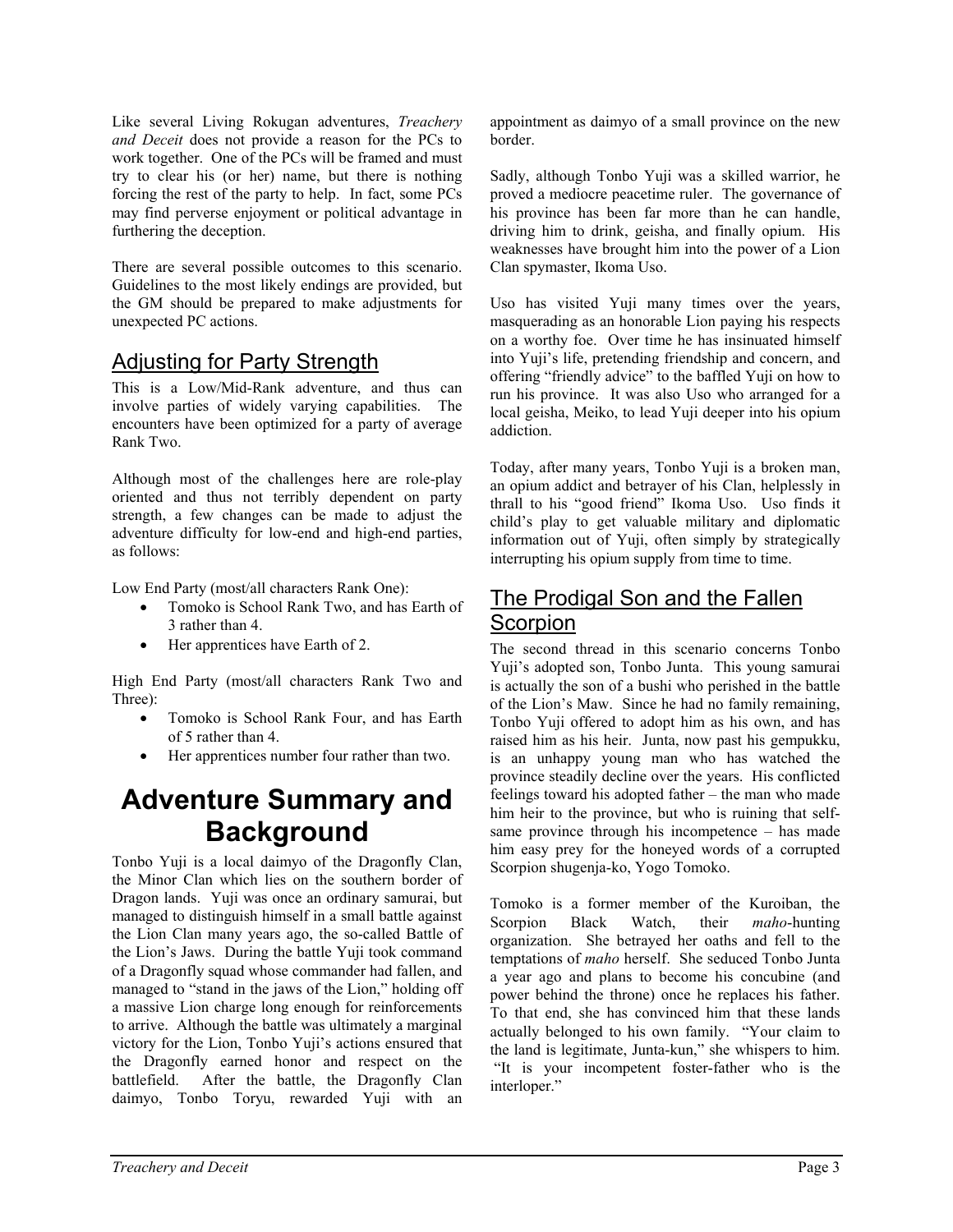Tonbo Junta is determined to restore "his" lands, and is prepared to do almost anything to that end. He knows that the Scorpion Clan is hunting for his beloved Tomoko, but does not know why (she has never revealed her true identity). Blinded by his infatuation, he fully believes that he is doing what is just and right, and sees no dishonor in his actions.

Tomoko's activities have not been quite as secret as she had hoped, however. Another member of the Scorpion Black Watch, Yogo Aiguchi, has tracked her to this province. It is Aiguchi's arrival (along with the PCs) which will trigger the events of this scenario.

# **Player's Introduction**

The scenario begins with the PCs traveling through the border lands of the Dragonfly. It is up to the players why their characters are passing through this region – perhaps they have business in the neighboring Lion or Dragon territories.

Give the PCs a chance to describe and introduce themselves and get into character before moving to the scene:

*Lady Sun has begun her descent into night, turning the evening sky a lovely crimson. You have traveled a great distance and ache from your exertions. As you enter a large village, looking forward to rest, food, and a bath, you inquire for the inn.* 

*A villager obediently points you toward the blackened ruins of a building, from which smoke still curls slowly.* 

The town is named Taro no Mura ("Village of Plump Sons"), and is home to about 600 people. The PCs can see a small castle on a nearby hill. They can also clearly see that the town is in decline. The road is rutted and washed out in places, many buildings are clearly in need of repair, and scrub brush has been allowed to encroach on the rice paddies. A group of gloomy-looking villagers is slowly putting out the last of the fire and beginning to tear down the ruins, salvaging what wood they can.

The fire which destroyed the Inn of the Turning Leaf (the scorched signboard still lies by the road) was entirely accidental, caused by a drunken ronin who knocked over a candle in his room late last night. The vagabond wisely fled town when the fire broke out, leaving everyone mystified as to its cause. Many villagers regard it as simply another in a long line of evils inflicted by the Fortunes.

If the PCs look around or speak with anyone, they can learn/notice the following:

- The fire started late last night (around two in the morning, gaijin time). Luckily, the guests and most of the employees managed to make it out. The innkeeper, however, lost his youngest son, and is away with the village eta arranging for the funeral.
- The villagers who are tearing down the ruins are being supervised by the town carpenter, a tough middle-aged man named Chotsu. If Chotsu notices the PCs, he will tell them that his lord ("Tonbo Yuji-sama") has instructed him that all samurai travelers will be given lodging and hospitality at the castle, Shiro Senshi (Warrior's Castle).
- If the PCs speak with the village headman, a wizened fifty-year-old named Gon, he will tell them the same thing.
- Since the instructions are to offer all samurai hospitality at the castle, ronin are included in the invitation (a typical oversight on Yuji's part).
- If the party inquires, no other such fires or unusual occurrences have happened.
- If the PCs ask about the condition of the village, the peasants will be frightened (they don't want to be caught bad-mouthing their daimyo) and will try to find all sorts of ways to say that nothing is Lord Tonbo Yuji's fault, he is a fine lord who does his best, and so forth and so on. The PCs will not need any rolls to read between the lines and realize that the poor conditions here are probably the daimyo's fault.
- A truly suspicious party might *Commune* with the spirits around the fire to learn how it started. It will require two Raises to summon a Fire spirit which remembers (very happily) being released from that boring candle and allowed to play all around the room. The spirit can describe the ronin who knocked over the candle. Questioning the villagers will confirm that the ronin left the village before dawn.

# Yogo Aiguchi

While the PCs are asking around and figuring out what to do, a young man rides up on a sturdy Rokugani pony. He is dressed in garments of Scorpion red-andblack, and wears a wooden mempo (mask) over the upper half of his face. He inquires about the Inn, then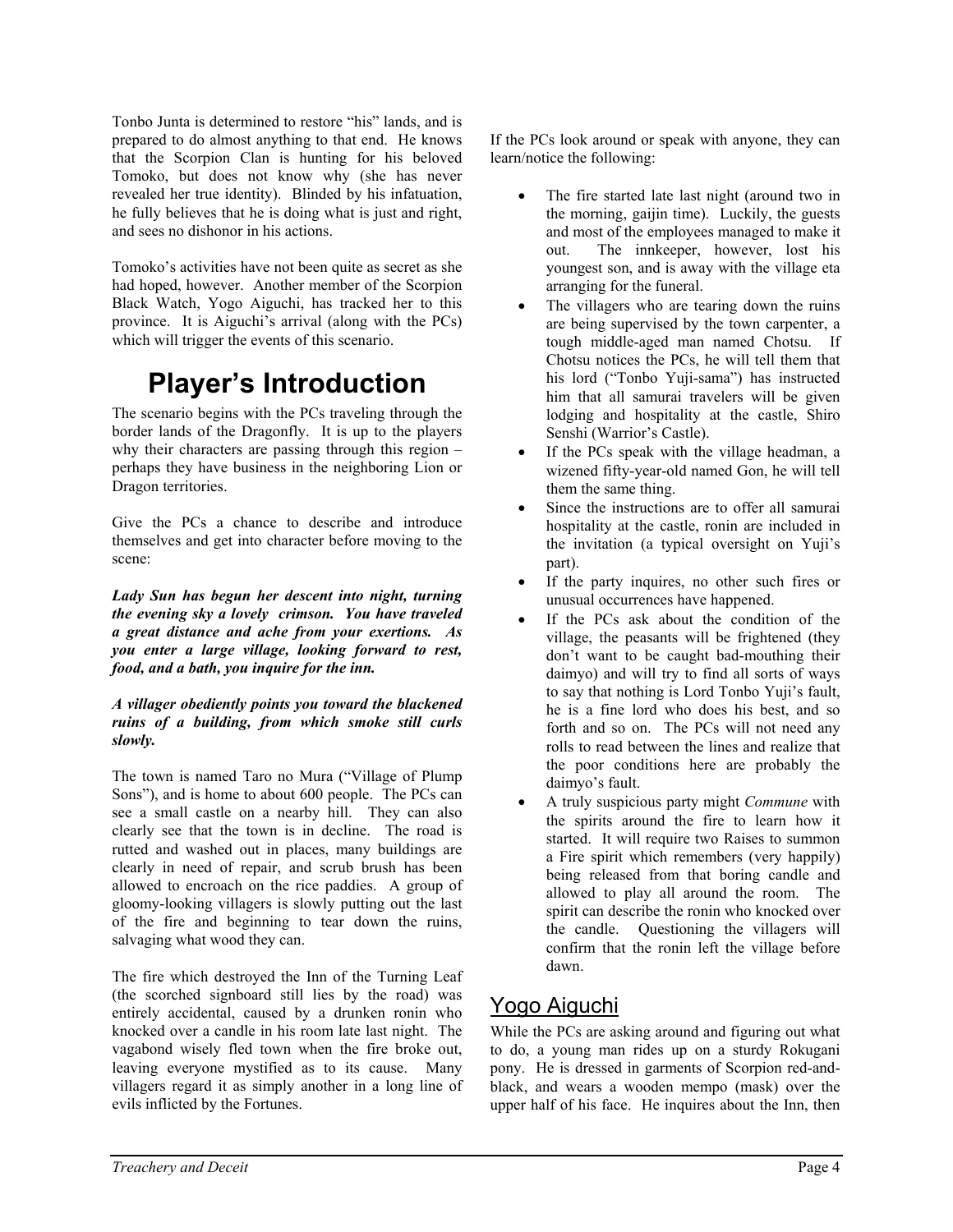frowns, pulls a scroll out of his belt-pouch, and mutters a quick incantation, summoning the spirits of Fire.

This is Yogo Aiguchi, a Scorpion Clan magistrate and an investigator for the Black Watch. He interrogates the spirits about the cause of the fire, but is unable to gain a clear answer.

If the PCs approach or speak with Aiguchi, he will be polite and mildly friendly, but not outspoken. He will not identify himself as Black Watch, instead simply naming himself as a Scorpion Clan Magistrate. If asked why he is here, he says he is "traveling on Clan business." To fellow Scorpions he will say he is "investigating a crime against the Clan and the Empire." He will only reveal his true mission (to hunt down the traitor Yogo Tomoko) to fellow members of the Yogo family or the Black Watch.

If the PCs learned how the fire was started, and tell Aiguchi, he nods politely. "I was simply curious," he says. A **Contested Awareness** roll will suggest that he is slightly relieved to learn the mundane cause of the fire.

Regardless, eventually Aiguchi heads for the castle to partake of Tonbo Yuji's hospitality.

# **Sene One: A Meeting With Tonbo Yuji**

Presumably the PCs will avail themselves of the offer to stay at Shiro Senshi. (Yogo Aiguchi will certainly do so.) If they don't, their only options are to stay in a peasant hut or camp outside – neither option terribly appealing when a castle is ready to hand.

Shiro Senshi is relatively small (only three stories) and plain, although not as austere as a Crab fortress. The outer walls appear to be in need of repair, with several small breaches and crumbled areas. A roll of **Battle**, **Siege**, or **Engineering** with the **Perception** trait (all at TN 5) can determine that this is not recent damage, and that most of it is caused by wear rather than battle.

The PCs are admitted to a small waiting room, where servants offer them tea and inform them that the daimyo will receive them shortly. After a brief wait, another servant leads them to the main receiving hall.

Tonbo Yuji awaits the PCs on a low dais, with his "son" Junta behind him on his right. Seated along one wall are several young bushi and Ikoma Uso.

*Tonbo Yuji appears to have the weight of many years upon him. His weathered face sags with exhaustion, and his kimono hangs loosely on his thin frame. His eyes, however, are alert, and dart amongst you all quickly and attentively as if searching for something.* 

The daimyo introduces himself and his son. His voice is shaky and slightly hurried. He is feeling alarmed and somewhat trapped by the sudden arrival of so many guests, and his drug-addled mind is inventing hazards that do not exist. This will be especially true if the PCs include Emerald Magistrates, Dragonfly, or Scorpion among their ranks – a **Courtier/Perception** roll at TN 10 notices that his gaze rests on such persons (including Yogo Aiguchi) longer than others.

*"As guests in my land, I offer you the hospitality of Shiro-AAA. The fates, unfortunately, have chosen your day of travel to burn down the Inn of the Turning Leaf. Since I would see no samurai to sleep under the stars without shelter, please accept dinner and lodging for as long as you require."* 

If there are ronin in the party, any PC can roll **Simple Intelligence** at TN 10 (or **Law/Intelligence** at TN 5) to realize that Yuji's invitation to stay "as long as you require" could potentially let ronin stay here forever. Yuji himself will realize this a few moments after he finishes speaking, and his face pinches with embarrassment and further unease.

In any case, Ikoma Uso will step forward at this point, introducing himself as a Lion diplomat and "another guest of Lord Tonbo Yuji-sama." He will be sure to praise the past deeds of any PC with a Glory Rank of 2.0 or more. After conversing pleasantly with the PCs in this fashion for a few minutes he will invite them to accept Lord Tonbo Yuji-sama's hospitality so that the conversation may be continued over dinner.

# Aiguchi Drops the Bomb

When it is his turn to announce whether he is accepting the castle's hospitality or not, Yogo Aiguchi will step forward, bow, and say:

*"Your offer is most gracious, Lord Tonbo-sama, and I will certainly avail myself of your hospitality. However, it is my duty to inform you I am here on the business of my Clan. I have reason to believe that a fugitive from Scorpion justice, a young woman named Tomoko, may be hiding in this area. She is a smuggler and murderess. I trust you will be able to offer me your full cooperation in apprehending this criminal."*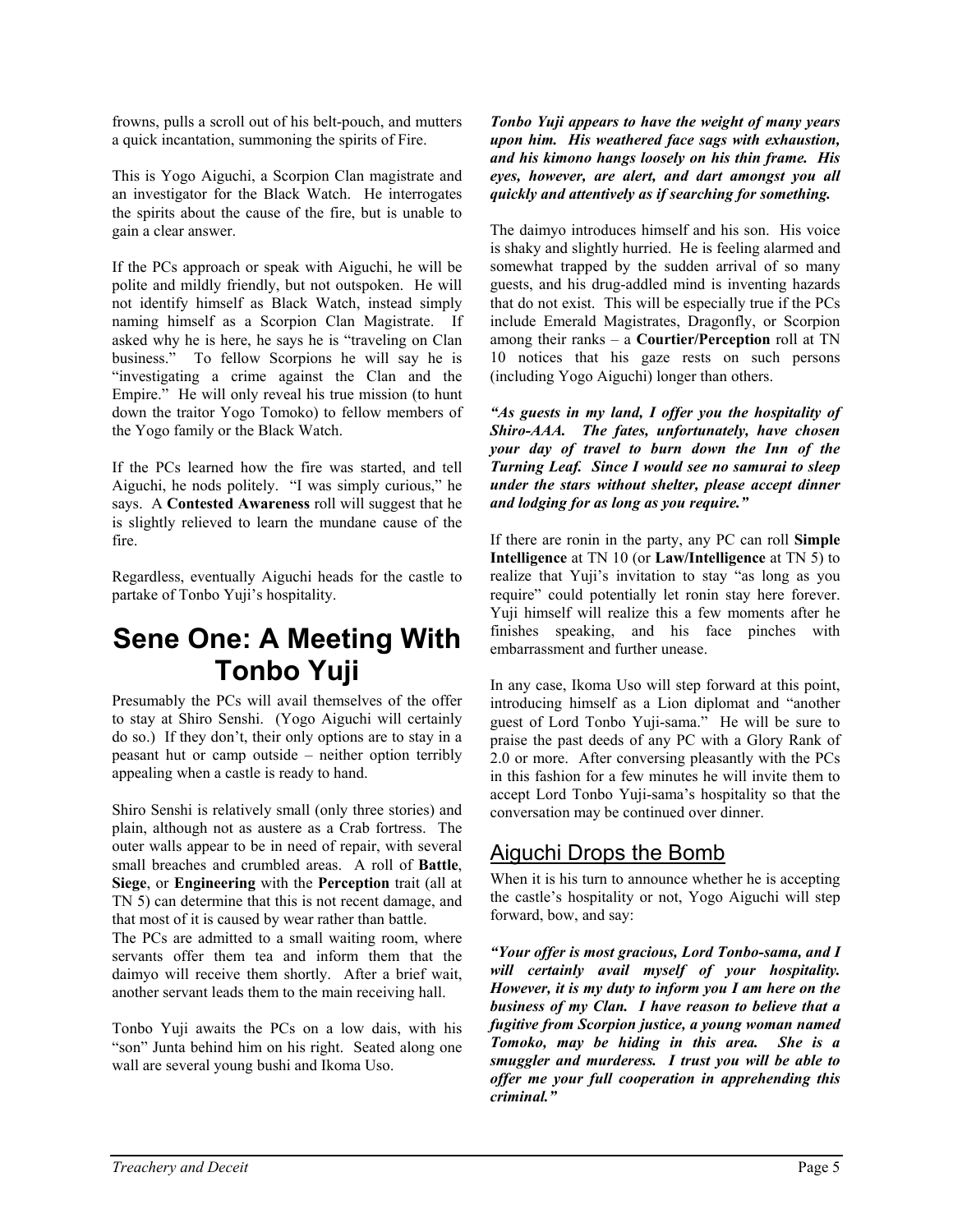Aiguchi is deliberately putting this into the open in the hope of provoking a response. He has already noted signs of opium dependency in Lord Tonbo Yuji, and suspects Tomoko may be involved. He is "rattling the cages," trying to provoke a rash response with this public speech.

Tonbo Yuji will certainly be alarmed by Aiguchi's words, especially the mention of a "smuggler." (He knows his own opium is illegally smuggled, after all.) He will pretend wrath at the Scorpion's public suggestion that "I allow criminals to flourish in my province," and refuses to offer any cooperation with such a "so-called investigation." A bitter argument will quickly develop, with Yuji claiming that his Honor has been insulted while Aiguchi insist that he is merely doing his duty by informing the daimyo of his investigation.

It is up to the PCs whether or not to intervene and try to defuse this developing crisis. If any one PC notably takes the Yogo's side more than the others, that PC will be the target of the frame-job in Scene Three.

- If any PCs side with Yogo Aiguchi, such as by pointing out that he is merely doing his duty, they will need to role-play convincingly and roll **Courtier**, **Sincerity**, or **Etiquette** (with the **Awareness** trait) at TN 15 to convince the daimyo to back down. Yogo Aiguchi will graciously apologize for his own "perhaps indelicate remarks."
- If any PCs side with the daimyo, they will find it much easier to convince the Scorpion to back off (he is a master of such things, after all). He has no proof, after all, other than that he traced Tomoko's two-year-old trail to this province. Any solid role-play on the part of the PCs will convince him to apologize and drop the matter, at least publically.
- If none of the PCs are able or willing to defuse the situation, Ikoma Uso will eventually step in and convince Yogo Aiguchi to back off and apologize.

Regardless, once this unpleasant conversation is over, Tonbo Yuji will tell the PCs that dinner will be served shortly, and invites them to wash the dust of the road from their bodies. He rises and departs somewhat hastily, accompanied by Ikoma Uso.

# What the Party Can Learn

As a result of their meeting with Tonbo Yuji, the PCs can potentially determine the following:

- A **Simple Awareness** roll at TN 15 will reveal that Tonbo Yuji is extremely nervous and fearful, and that the arrival of the PCs has somehow fed into his fear.
- Anyone who makes TN 20 or more on this roll (or TN 15 with **Ichi Miru/Awareness**) will realize that the daimyo is definitely hiding something, although he is trying his best not t show it.
- Any PC who paid attention to the quiet son, Tonbo Junta, can roll **Courtier** (TN 10) or **Investigation** (TN 15), both with the **Perception** trait, to notice Junta occasionally shooting resentful, bitter glances at Yuji. Also, such PCs can roll **Simple Perception** at TN 15 to notice a distinct lack of family resemblance between Junta and his "father."
- A PC who rolls **Courtier/Perception** at TN 15 or **Manipulation/Perception** at TN 10 also notices that Tonbo Yuji kept glancing at Ikoma Uso, as though for guidance. He was clearly relieved whenever Uso stepped into the conversation.

# **Eavesdropping**

In the unlikely event that sneaky, dishonorable PCs decide to snoop around immediately, rather than bathing, they might be able to find the private room where Tonbo Yuji is meeting with his "friend" Ikoma Uso. The walls and doors of this interior room are paper, of course, and the PC need only roll **Simple Perception** at TN 10 to overhear snatches of the conversation. At the GM's discretion, however, such a PC might need to roll **Stealth** to get to the room unobserved.

Tonbo Yuji is in a panic, pacing back and forth as he asks Uso for advice. Although both of them are well aware that Yuji is an addict and traitor, neither speaks of it, and their conversation is oddly indirect. The following are examples of what might be overheard:

#### Yuji: *"…but what if in the course of the Yogo's investigation he learns of other things?"*

Uso: *"That is possible. He may find tracks that are not on the trail he seeks. However, as long as he sticks to his primary goal… others will have nothing to fear."* 

Yuji: *"How can we be certain? How?"* 

Uso: *"Calm yourself. Without balance…"*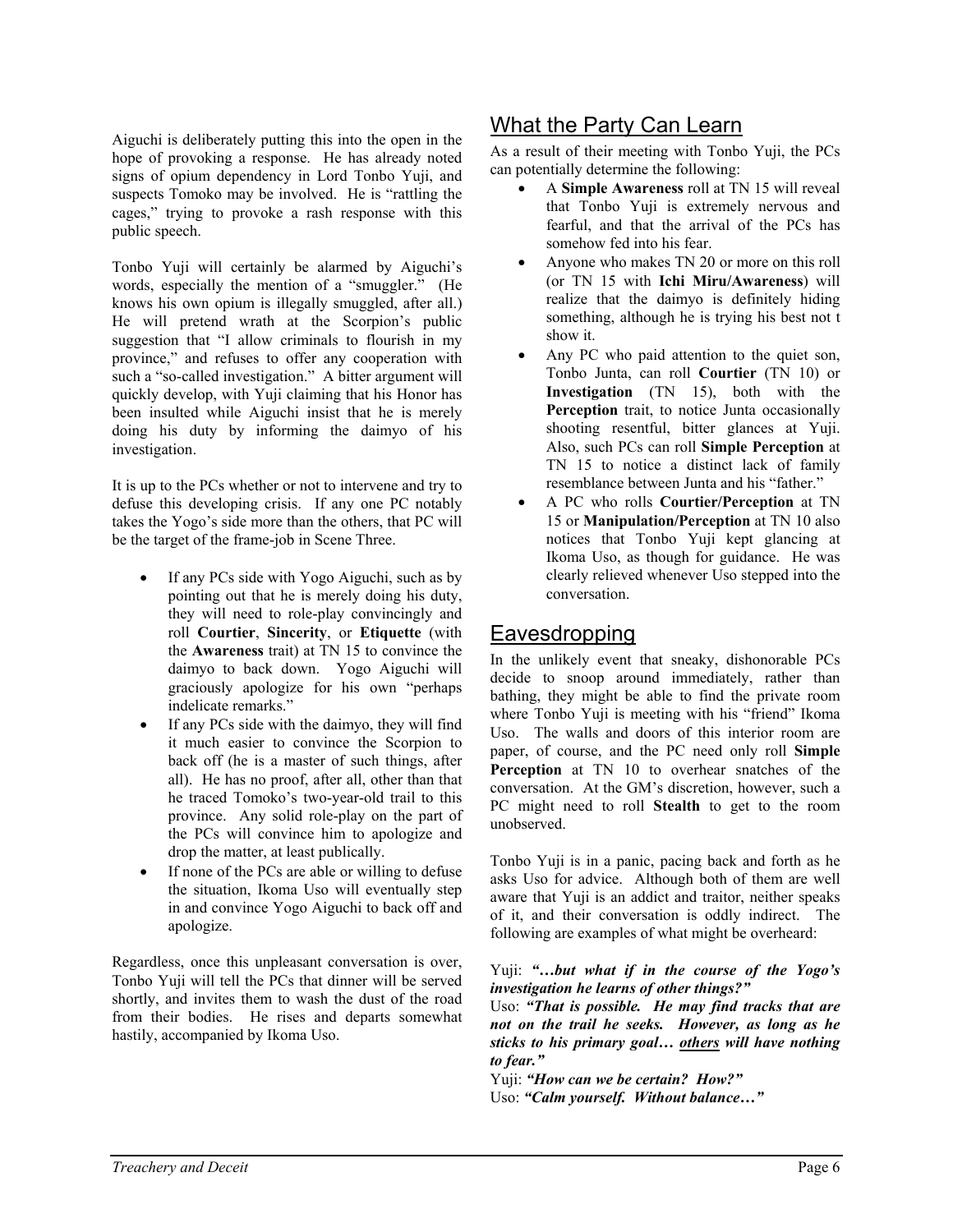Yuji: *"Simple enough for you. You are not the one… in this predicament.*  $\langle$   $\langle$   $\rangle$   $\rangle$   $\langle$   $\rangle$   $\langle$   $\rangle$   $\langle$   $\rangle$   $\langle$   $\rangle$   $\langle$   $\rangle$   $\rangle$   $\langle$   $\rangle$   $\langle$   $\rangle$   $\rangle$   $\langle$   $\rangle$   $\langle$   $\rangle$   $\langle$   $\rangle$   $\langle$   $\rangle$   $\rangle$   $\langle$   $\rangle$   $\langle$   $\rangle$   $\rangle$   $\langle$   $\rangle$   $\langle$   $\rangle$   $\rangle$   $\langle$ *from anger."* 

The conversation will continue along these lines for a few minutes. Servants are active in this part of the castle, so a PC will not be able to listen long without being caught.

# **Scene Two: Dinner is Served**

Dinner is a simple affair. It will be quite appearent to any one skilled in the courtly arts (**Courtier** or any suitable **Lore** skill, **Intelligence** trait, TN 5) that this meal was hastily prepared, and while a good appearance has been put on, the true substance of a fine meal is absent. Yuji has let his food stores dwindle over time, and no longer has the wherewithal to entertain well.

There are no other guests at the castle: the total complement at dinner comprises the PCs, Tonbo Yuji, Tonbo Junta, Ikoma Uso, and Yogo Aiguchi.

**Tonbo Yuji** will be silent and morose until about halfway through the dinner, when he brightens a bit and then abruptly leaves the table. See "Opium Calls," below, for details.

**Ikoma Uso** will resume his earlier conversations with the PCs, and will prove quite adept at ferreting out their attitudes and purposes without seeming to be doing so.

- If any PCs ask him about himself, he claims to be a "simple diplomat" who has occasionally stayed here before, and who has a "passing acquaintance" with the "honorable Lord Tonbo Yuji-sama, hero of the Battle of the Lion's Jaws." He will describe the battle in detail to anyone who asks.
- Although Uso claims to have been here only a few times before, any PC who observes him and rolls **Investigation/Intelligence** at TN 10 can deduce that he seems too familiar with the servants, the castle's layout, and other such matters to be a casual visitor.

**Tonbo Junta** will be more talkative here than he was in the audience hall, and will speak extensively with Yogo Aiguchi about his investigation, especially about the mysterious "Tomoko" who Aiguchi is hunting. The Scorpion answers in carefully vague terms, pleading the privacy of his Clan whenever Junta's questions get too specific.

If any of the PCs appear to be interested (and especially if any of them are Scorpions or magistrates), Junta will also question them as to why they are passing through, where they are going, what they are doing, and so forth. He is trying to determine who is a threat and who is just a random passerby.

- If any PC inquires after Junta's mother, or makes note of his distinct appearance, he will reluctantly explain his background, while insisting that he is "very honored, more than I deserve" to have such a foster-father. Any PC who rolls Contested Awareness can tell that Junta is actually seething with resentment against Yuji.
- Any PC who observes Junta in his conversations with Yogo Aiguchi can roll **Investigation/Awareness** at TN 15 to realize that he is personally alarmed by Aiguchi's investigation. If the PC rolls TN 20 or higher, they can tell that Aiguchi, beneath his bland smile, has seen the same thing they have.
- An extremely persuasive PC might, at the GM's discretion, convince Junta to open up a little about his feelings toward his fosterfather. This would require both good roleplay and a high roll with a skill like Manipulation or Seduction. In such a case Junta will confess in a low voice that his "father" is a dissolute, incompetent man who wastes away his time with opium and a "filthy geisha" named Meiko. "When I am daimyo, I will govern as my blood demands, with honor and skill," Junta declares softly.

# Opium Calls

At one point during dinner, Yuji will abruptly get up and leave. Since he is a daimyo, this sort of insult must be borne with honor, but it will be plain that Tonbo Junta is quietly angered by his father's erratic behavior. Yuji returns after a few minutes and resumes the meal as though nothing happened. A **Simple Perception** roll at TN 20, or **Courtier** or **Investigation** (**Perception**) at TN 10, will notice that he seems more relaxed and self-controlled, and even becomes slightly friendly.

If any PC specifically asks about the possibility of a chemical cause (opium or otherwise) for Yuji's more relaxed demeanor, they can roll **Medicine/Perception**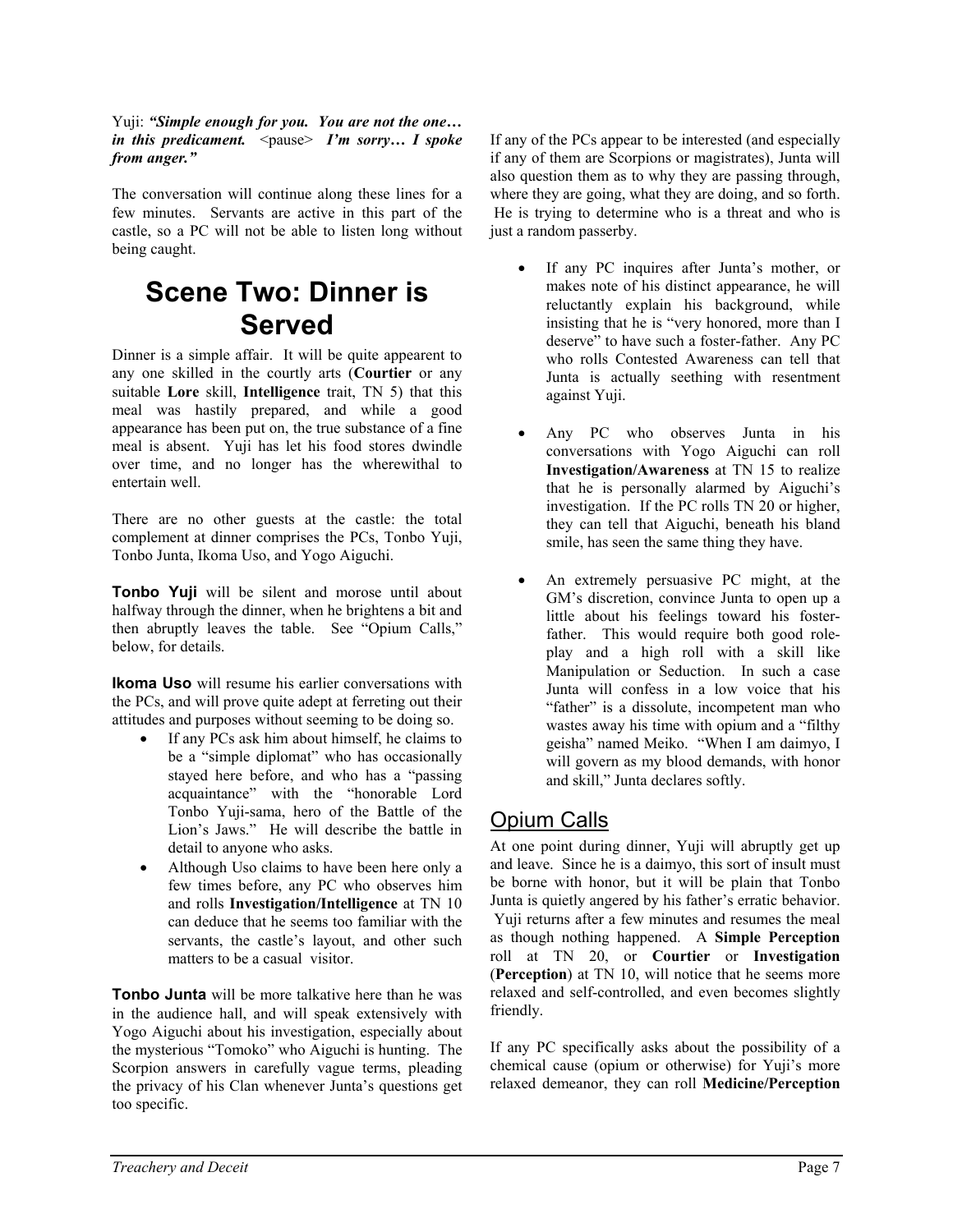at TN 15 to notice a tell-tale slight glassiness in Yuji's eyes.

Yuji has indeed availed himself of a small amount of liquid opium. He has also put into motion a plan which he believes will turn aside the attentions of this snooping Scorpion and these troublesome samurai.

# Poetry and Plans

As the dinner concludes, Tonbo Yuji will ask his son to recite some poetry for his guests. Junta forces a polite smile, stands, and recites:

#### *Family bonds twine Tighter than steel, binding hearts Flower's thorn draws blood*

Yuji applauds, smiling, and encourages his other guests to grace the evening with a poem. Ikoma Uso will offer one if no one else will. Regardless of how well or poorly anyone does at their poetry, Yuji will follow their performance with this statement:

*"Poetry has always had the effect of calming my mind. Please, Magistrate Yogo Aiguchi, accept my apology for my earlier outburst. I fully understand the importance of your investigations and will cooperate with them with all my heart. I welcome the opportunity to show that no such crimes stain my province. I hereby declare that you are empowered to search all the rooms of Shiro Senshi, from top to bottom. In fact, I insist that you start with my own humble chambers. I invite all those who are guests of my castle to join Yogo-san during this investigation so that we may all bear witness."* 

This is highly irregular, to put it mildly: any PC with even a single Rank in the skills of Law or Etiquette will know that daimyo do not allow passing magistrates to search their quarters. Any PC who rolls **Investigation/Perception** at TN 15 will notice that Tonbo Junta flinches a little, his face tightening a bit, when his father makes the announcement.

Yogo Aiguchi will be surprised by this announcement, but will agree after a moment's hesitation. He will carefully reassure everyone that his sole desire is to hunt down the "criminal Tomoko," pledges not to read any documents without their owner's permission, and so forth. He will also suggest that since Tonbo Yuji is clearly above suspicion, there is no need to search his quarters (Yuji will insist, however).

If the PCs protest this invasion of their privacy, they will have to express themselves carefully to avoid insulting Tonbo Yuji – after all, he has already made the offer, and arguing with him could be construed as insulting a social superior. Yuji will insist that his offer applies to all within his walls, and will grow quite angry if any PC (especially the one he has targeted for framing, see below) is recalcitrant.

Ikoma Uso will go along with Yuji (although he has some private reservations, detectable with a **Simple Awareness** roll at TN 15), and will try to smooth over any hurt feelings, pointing out that it is better to avoid trouble and accept this minor humiliation. "After all, none of us have anything to hide."

Tonbo Yuji himself will not be above delivering verbal jabs like: "Is your honor above that of a daimyo?" "Do you question the right of a magistrate to pursue his quarry?" He will even use the PCs' own arguments from the initial discussion in the audience hall as reasons for submitting to the search. If a PC still does not relent, Yuji will remind them that they are in his castle and are here at his sufferance. If absolutely necessary, he will have several of his bushi stand guard while the rooms are searched forcibly, although this will be an absolute last resort.

# **Scene Three: But That's Not Mine…**

The search of the daimyo's room will, of course, reveal nothing – his servants keep it immaculate. There is a writing desk, a high-quality futon, an old but wellcared-for suit of armor on a wooden stand, and so forth.

 **Investigation/Perception** rolls will be needed to discover the only oddities here: TN 15 will notice that Yuji's writing kit has not been used in many months, and TN 20 will observe that the tatami mats on the floor are extremely fresh, without a trace of wear. (Yuji has them replaced often, to avoid letting them develop an odor of opium.)

Tonbo Yuji stands in the center of the room and invites everyone to search freely. Yogo Aiguchi will look around politely, making the minimum effort needed to satisfy the daimyo's demands. It is up to the PCs how they deal with this scene – if they root around actively, they will probably lose Honor or Glory for such uncouth behavior.

Once the "search" in concluded (and precedent established), Yuji will insist that the rest of the castle be searched, starting with the guest rooms. He will make a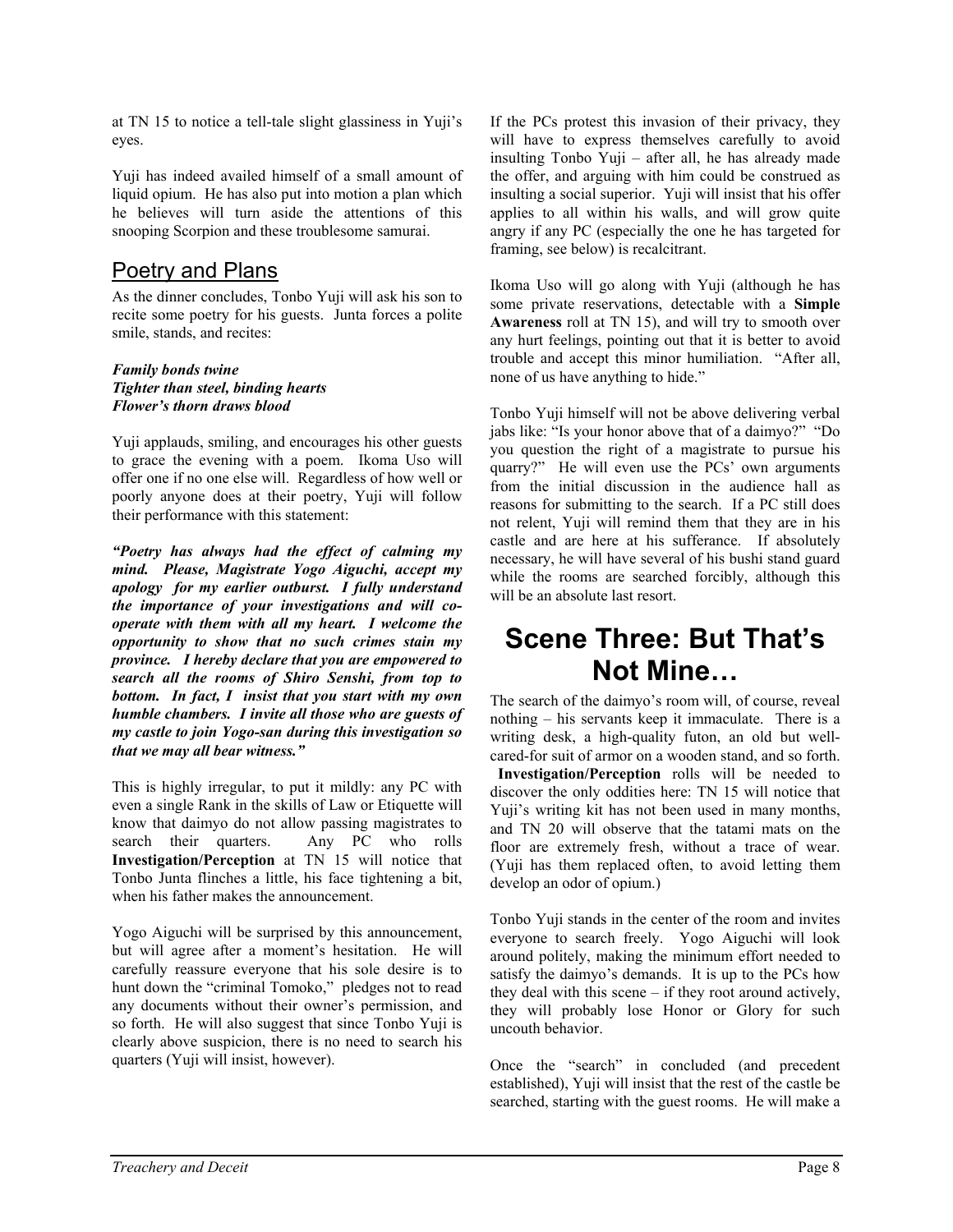point of asking to search the Yogo's own quarters ("no one is above the eye of scrutiny, Yogo-san"), and Aiguchi will agree with a faint smile. He keeps all his secrets in a small puzzle box which is always on his person. His room reveals nothing of interest.

The PCs' rooms will be searched next. Yuji will not permit delay, nor will he allow any PCs to leave on their own during this event.

# The Chosen Victim

One of the PCs will have a large quantity of opium planted in their traveling bag. The daimyo's chosen frame-up victim will be based both on whether they argued against him earlier, and on whether they have the prestige to defend themselves. He will avoid anyone from the Imperial families, as well as Emerald Magistrates and persons obviously above reproach (Honor Rank 4.5 or higher). He will also try to avoid Scorpions, since he fears Yogo Aiguchi might not be enthusiastic about such a target.

Favored targets for the frame-up will include ronin, Crab, Unicorn, and anyone with opium addiction (as an addict himself, Yuji has an eye for such people).

# The Discovery

Inevitably, when the traveling pack of the chosen PC is searched, a large package of opium is discovered, wrapped in heavy rice paper. The quantity (several pounds) is far too much for anyone to believe it is for medicinal uses or even for a single individual. It is clearly a smuggler's quantity.

If any PC is watching Tonbo Junta when this discovery is made, they can roll **Investigation/Perception** at TN 10 to spot a brief expression of surprise and relief cross his face. Yogo Aiguchi will notice this as well, although he gives no outward sign.

# **Scene Four: Accusations and Investigations**

*At the sight of the parcel of opium, Tonbo Yuji's face contorts in rage. "I offered you food and shelter as one samurai to another! You betray that hospitality by bringing such… such foulness into my province! Guards! Arrest this criminal!"*

If the PCs do nothing, the chosen target will be arrested and thrown into the dungeon. Yogo Aiguchi will look grave and thoughtful, but takes no action to protect the PC victim unless he or she is Scorpion. Ikoma Uso will look properly shocked, and says nothing. The other PCs will have to step up and speak on behalf of the accused – Yuji will not listen to anything the victim might say for themselves.

Once one or more of the other PCs begin arguing for their comrade to have a chance to clear his/her name, Topnbo Yuji will back off a bit. He realizes belatedly that if he pushes matters too strongly it will appear suspicious. He will give the accused PC one day to clear the accusation, and demands that those who spoke on the victim's behalf swear on their honor not to let him/her escape from the province.

# What Has Actually Happened

While he was away from dinner, Tonbo Yuji ordered one of his servants (an elderly man named Hikaru) to fetch the opium from his room, wrap it in rice paper, and place it in the PC's traveling pack. From there, Hikaru went to the castle basement, there to hide until the investigation is concluded.

# Investigating the Scene

Tonbo Yuji's plan was conceived hastily, and while under the influence of opium. He has little to no opportunity to cover his tracks.

If the PCs look at the package of opium, they can roll **Investigation/Perception** at TN 10 to see that it was hastily wrapped and spilled a little into the traveling pack. Any PC with experience in criminal matters (a magistrate, or 3 or more ranks in **Law**) knows that opium is extremely valuable and smugglers always take care not to let any be wasted.

Shugenja PCs may decide to *Commune* with the spirits in the room. (Yogo Aiguchi can do so as well, but will not volunteer his services unless the framed PC is a Scorpion. Otherwise, the PCs will have to ask for his help.) The room contains Air and Earth spirits in abundance, all of whom can testify that an old man in simple clothing placed a package within the traveling pack.

# Questioning/Observing the NPCs

**The Servants:** If the PCs promptly question the servants who are responsible for this part of the castle, they can easily learn that old Hikaru was seen in this area around dinner time. If the PCs wait more than an hour or so, Tonbo Yuji will have time to give orders to the servants not to speak about such things.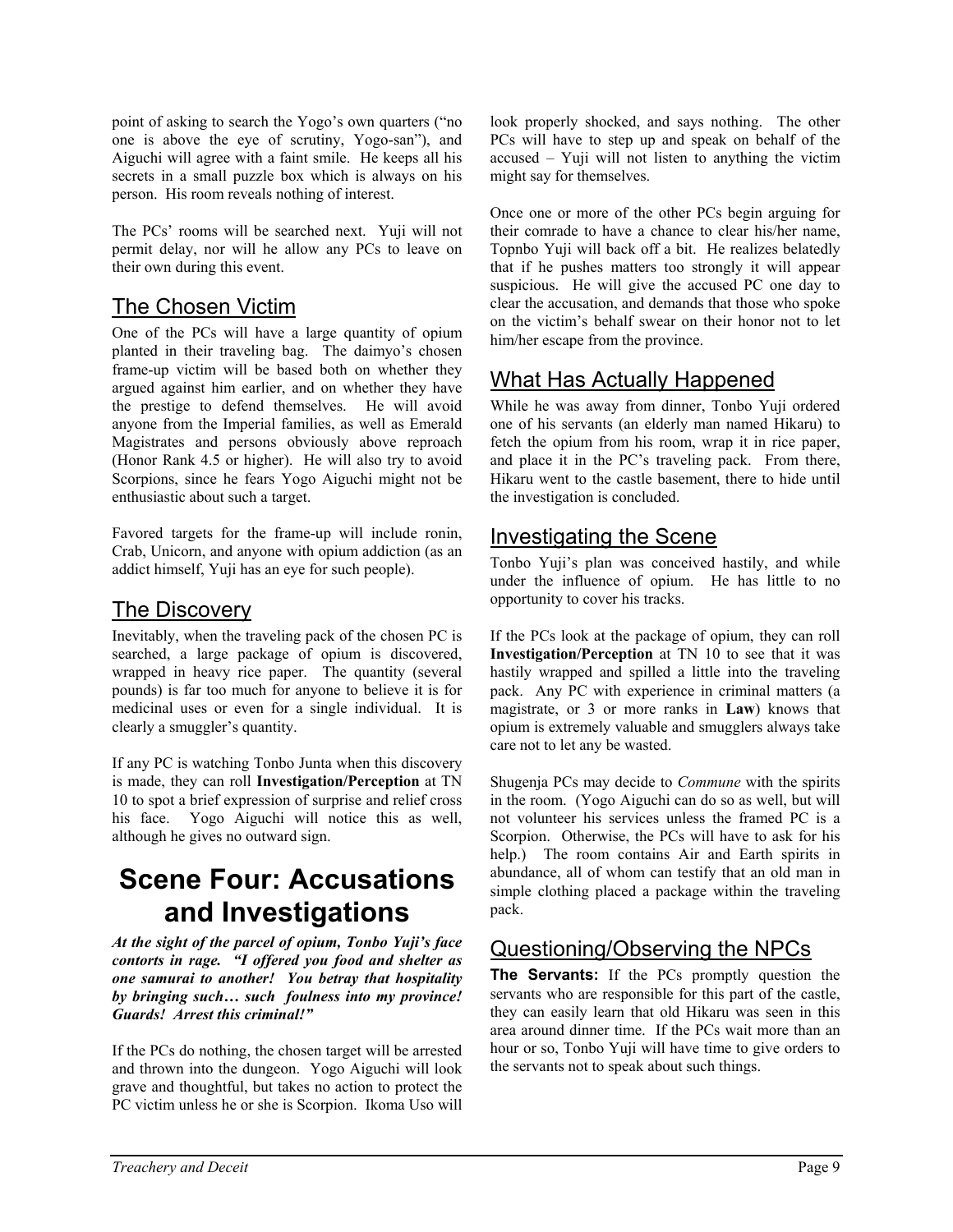**The Guards:** There are guards posted throughout the castle. Again, if the PCs promptly question the guards in the guest area, they will remember seeing an old servant pass through with a package during dinner. However, since samurai normally ignore servants, the PCs will have to specifically ask about "servants," "anyone at all, even a servant," or similar in order to get this response. Again, after an hour or two Tonbo Yuji will have given orders to the guards to say that they saw nothing.

**Ikoma Uso:** Uso will profess complete bewilderment and horror at the discovery of opium smuggling. However, any PC speaking with him about this can roll **Simple Awareness** at TN 25 to realize that Uso is very concerned about Tonbo Yuji's behavior.

**Tonbo Junta:** Junta will excuse himself and depart from the castle shortly after the discovery of the opium. Yogo Aiguchi will quietly follow him. If any of the PCs decide to follow as well, go to Scene Eight: The Lovely Tomoko.

**Tonbo Yuji:** If any of the PCs try to keep an eye on Tonbo Yuji during these investigations, they will see him speaking briefly with several of the castle guards. These are mostly normal orders, but at one point he will order two of the guards (Tonbo Koryu and Tonbo Akira) to go into the basement and kill Hikaru, thereby hopefully ending the chain of clues. "Cut the man's throat."

PCs will not be able to notice this conversation unless they are paying close attention to Yuji's activities or ask whether any of the guards behave oddly (in that case, **Simple Perception** at TN 10 to see that they appear vexed by their orders). To actually overhear Yuji's words, the PCs will have to sneak up and eavesdrop (Contested **Stealth/Agility** against Yuji's **Perception**) or use magic.

If any PCs actually ask Yuji about this conversation, he frantically denies everything and accuses them of insulting his honor.

# **Scene Five: The Fate of Hikaru**

The two guards, Koryu and Akira, head for the cellar to carry out their orders. Neither of them understands what is happening, but they are loyal samurai and will do as their lord commands. They are not trying to be stealthy, and can be easily followed if the PCs noticed their conversation with Yuji. To follow unnoticed, however, the PCs will need to roll **Stealth/Agility** at TN 10.

Koryu and Akira go directly to the cellar and, following Yuji's instructions, look behind a large pile of sake casks. Hikaru is there, and realizes what is to happen the moment he sees them. Resigned, the old man kneels and bows his head for a quick death. The guards instinctively behead him and then, remembering they were told to cut his throat, slash it above the point of decapitation. Unsettled by their deed, they depart quickly, leaving the cooling body in a pool of blood. None of this makes much noise.

In the unlikely event that one or more PCs follow the guards into the cellar and confront them, Koryu and Akira will be angry and aggressive, saying they are on the business of their lord and demanding to know what the PCs are doing following them around. The PCs will have to speak cleverly and eloquently, and make a **Sincerity/Awareness** roll at TN 15, to avoid conflict. (Alternatively, PCs with Glory of 2.0 or more could roll **Intimidation/Willpower** instead.)

Regardless, the guards will still insist on carrying out their duty unless the PCs can convince them otherwise. Persuading a samurai to refuse orders from his lord is an extremely difficult feat, and will require skilled and powerful role-play from the PCs (not to mention a skill roll such as **Sincerity**, **Oratory**, or **Intimidation**). Hikaru himself is resigned and will say nothing unless the PCs manage to spare his life.

In the highly unlikely event that the PCs manage to save Hikaru's life, the guards will immediately go to their lord to request seppuku (see *Scene Nine: By My Honor*). Hikaru will reluctantly admit that Lord Tonbo Yuji ordered him to place the opium in the PC's bag, although as a mere heimin, his testimony is worthless next to the word of a daimyo.

# Finding the Body

Once the PCs start looking for Hikaru, Tonbo Yuji will pretend to cooperate, ordering other guards to search the castle for the old servant. The body will be found quickly enough. (Of course, some PCs may already know what has happened.)

An old man's body lies in the back corner of the cellar. His head has been cut from his body, and blood pools thickly around the corpse. Above the severed neck, oddly, is another wound in his throat.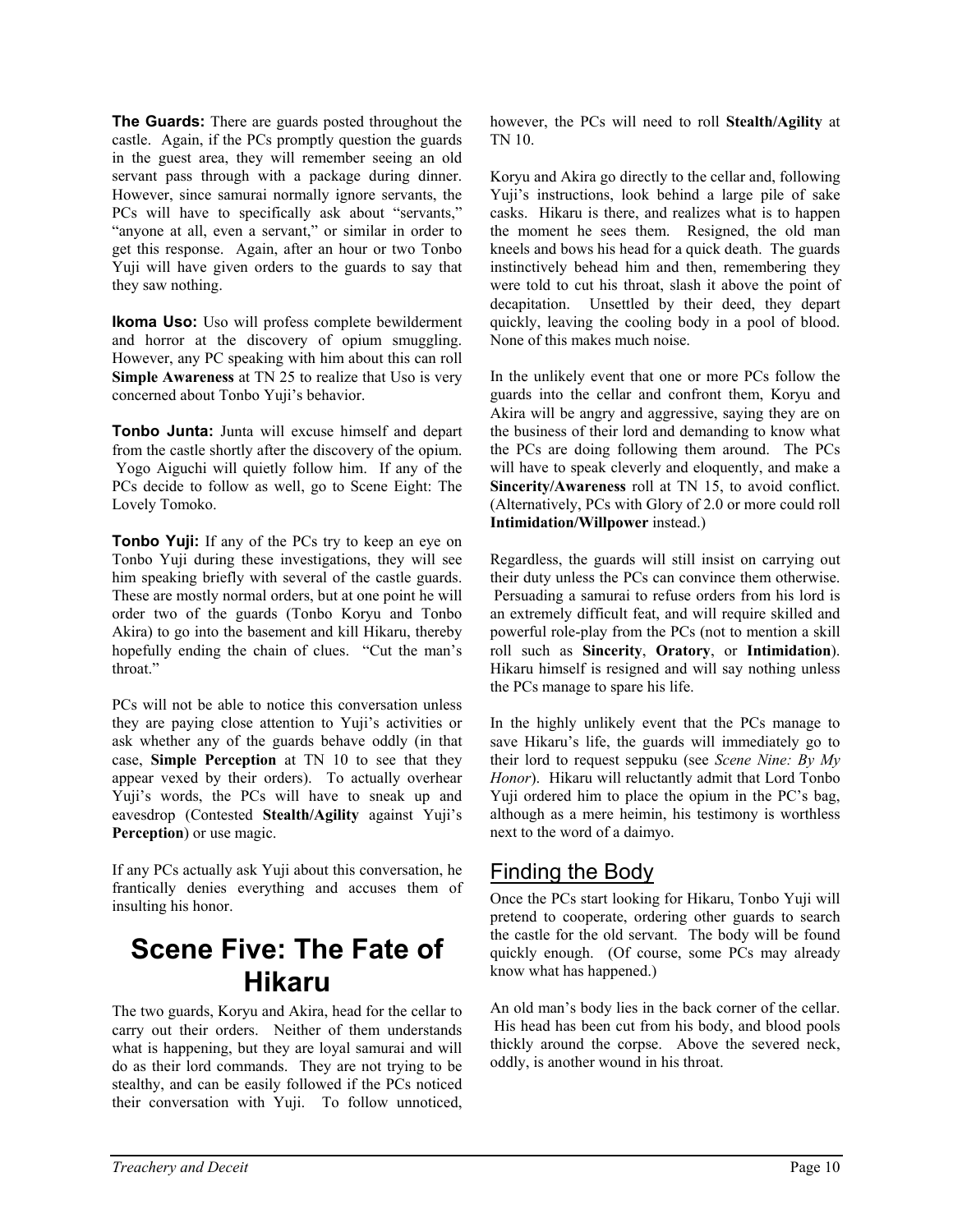The PCs will need eta to examine the body closely. It will take about half an hour to fetch an eta from the village. During that time, Tonbo Yuji will dispatch other guards around the castle on a pretense of "searching for the murderer."

Once the PCs have an eta to move and search the body for them, they can learn the following:

- Anyone who examines the wounds on Hikaru's body can roll **Medicine/Perception** at TN 10 (or **Kenjutsu/Perception** at TN 20) to see that the throat wound was actually inflicted after death. Both wounds were delivered by a trained hand using a long sharp blade – probably a katana.
- There is no evidence of a struggle. Judging from the position of the body, a **Simple Intelligence** roll at TN 10 determines that Hikaru was kneeling and leaning forward when he died.
- The body wears the simple clothing of a castle servant. However, if a PC examines the clothing closely (or rolls **Investigation/ Perception** at TN 10 when looking at the body), they notice a piece of colorful silk cloth tucked under the waistband. This is an ornamental piece of silk with red woven edges, of the sort often used to wrap gifts or packages. A **Medicine/Perception**, **Poison/Perception**, or **Herbalism/Perception** roll at TN 10 will detect traces of opium on the inside surface of the cloth.

# The Cloth

The piece of wrapping-cloth on old Hikaru's body is the key clue. The PCs may think on their own to speak with merchants in the village of Taro no Mura (the obvious people to ask about cloth). If they don't think of this, an **Investigation/Intelligence** or **Commerce/Intelligence** roll at TN 15 can suggest it.

It is up to the PCs whether to continue investigating tonight or wait until the morning. However, if they mention the significance of the cloth anywhere the daimyo might hear about it, Tonbo Yuji will panic and dispatch the long-suffering Koryu and Akira to dispose of the geisha, Meiko, from whom he got the cloth (and the opium). See *Scene Seven: Fate of a Geisha* for details.

# **Scene Six: Tracing the Cloth**

Regardless of whether the PCs go looking in the evening or the following morning, the result will be the same: they will soon find that only one merchant in town, a pudgy, greasy little fellow named Koitsu, sells cloth with red woven edges of that sort.

Koitsu is quite alarmed if the PCs start mentioning opium, murders in the castle, and so forth. He swears to the Fortunes (truthfully) that he has never had anything to do with opium. If the PCs ask about the cloth, he admits that he uses it to wrap gifts and purchases, and also mentions that he sells it to other merchants and to some of the geisha at the local house, the Melting Blossom.

The geisha house is the correct lead, of course. The other merchants are just as ignorant as Koitsu.

# **Scene Seven: Fate of a Geisha**

If the PCs visit the Melting Blossom during the day:

*The House of the Melting Blossom is a quiet, nondescript single-story building hiding behind stone walls and a large garden. In contrast to the rest of the village, the place seems prosperous and wellmaintained. None of the windows or doors are open, and the only sound is the buzzing of a fly and the faint* **tok***…***tok** *of a water clock.* 

Unless the murder of Meiko has already occurred, the PCs will have to knock on the gate repeatedly before a sleepy bouncer opens the door and asks their business.

If the PCs arrive at night:

*The House of the Melting Blossom blazes with the light of scores of colored lanterns, and music and laughter drift out on the night breeze. A pretty young girl in a colorful kimono greets you at the gate and politely asks you to wait while she fetches the madam. She runs inside with a tinkling of ankle-bells. A large man, apparently a bouncer, stands to one side, watching with arms folded over his broad chest. When you look at him he smiles and bows respectfully.* 

This scene can play out in two different ways, depending on whether or not Tonbo Yuji realizes that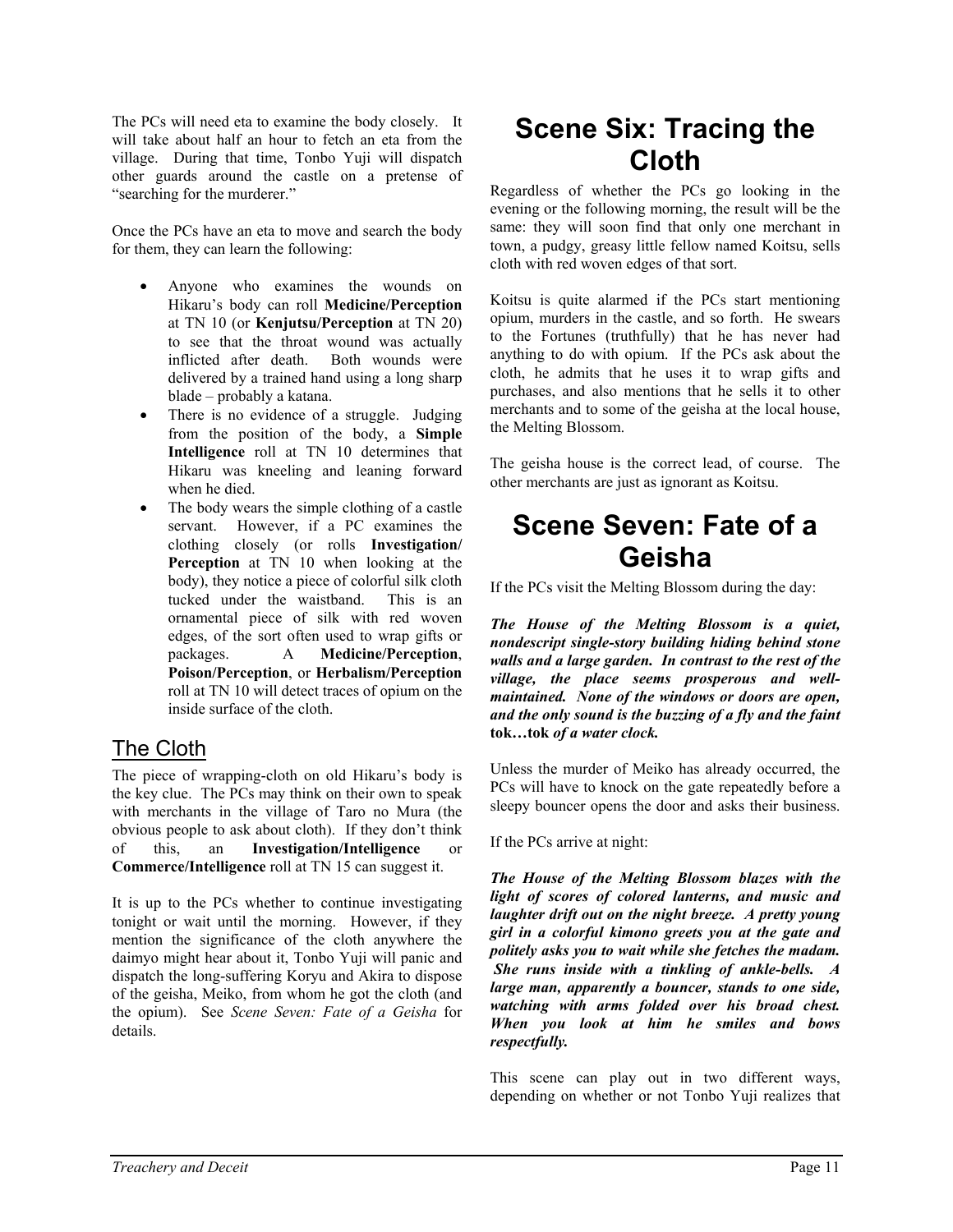the PCs may be able to track the cloth to the geisha house. See "A Murder" if Yuji sent Koryu and Akira to kill Meiko.

# Finding Meiko

Assuming the PCs kept their information secret, Meiko will still be alive. To find her, they will first have to speak with the house madam, a plump, noxiously flirtatious middle-aged woman named Nami. She will try to recruit any wealthy-looking male PCs as customers, especially if they arrive at night: "Oh, you must stay and relax for a little first, surely? Listen to some relaxing music, enjoy fine sake and pleasant conversation?" An evening at the Melting Blossom, should the PCs accept it, costs three silver bu.

The PCs will have to be persistent (or rude) to get Nami to pay attention to their questions. Once they show her the red-edged cloth, she will hem and haw and finally admit that three of her girls (Sae, Umi, and Meiko) enjoy that particular design. If the PCs demand it, she will reluctantly summon them to be interviewed.

If the PCs ask whether Tonbo Yuji visits the house, or whether any of the three girls has connections with the castle, they will have to convince Nami to betray the privacy of her customers. This can be accomplished with flattery (**Sincerity**, **Manipulation**, or **Seduction**, all with the **Awareness** trait, at TN 15), with a bribe (at least one koku), or with threats (**Intimidation/Willpower** at TN 10). Thus convinced, Nami will admit that Tonbo Yuji frequently visits Meiko.

The three girls (Sae, Umi, and Meiko) are superficially identical: beautiful, gentle, modest, heavily made-up, and easily frightened. However, once the PCs start mentioning red-edged cloth, opium, murder, or any other such "red flag" topic, it will quickly become apparent that Meiko's fear is of a different and deeper sort than that of her fellow geisha. A **Simple Awareness** roll at TN 10 will detect this.

### What Meiko Knows

Several years ago, Meiko murdered a thuggish Dragon samurai who was abusing her. Although she believed the crime had gone unsolved, Ikoma Uso learned the truth. He used the information to blackmail Meiko into becoming his spy and instrument. Through her, he addicted Tonbo Yuji to opium. The geisha house receives opium shipments hidden in supply wagons which come from out of town (run by a Scorpionbacked yakuza syndicate, although Meiko knows nothing of this), and she then supplies it to Yuji when he visits her.

Meiko will be extremely reluctant to confess any of this. The PCs will have to be either very ruthless (threatening to turn her over to a torturer, for example), or very gentle and sympathetic, to get her to reveal her opium-smuggling activities. She will be even more reluctant to admit her connection to Ikoma Uso, and will never dare explain what sort of hold he has over her – she knows her crime merits death.

Remember that Meiko, as a geisha, is one of the *hinin* – non-people. In Rokugani law her word means nothing, and they certainly cannot accuse Tonbo Yuji or Ikoma Uso on her testimony.

# A Murder

If Tonbo Yuji learned that the PCs might be on the trail of Meiko's cloth, he dispatched his two bushi, Koryu and Akira, to kill her. The bushi reluctantly break into the back of the geisha house (Yuji ordered them to let no-one see them), find Meiko's room, and murder her, along with a younger egisha-in-training and a serving boy who happened to witness the crime. The room is left soaked in blood. The bushi flee out the back, sickened by their deed.

What the PCs find depends on how soon they go in search of Meiko. If they seek her on the same night as Hikaru's death, they will arrive at the geisha house shortly after Meiko's death. Madam Nami will be frantically trying to keep the horrible scene a secret from her customers, while summoning eta to cleanse the room.

If the PCs arrive the next day, the murder scene has been cleaned up, and Nami has reported the crime to the doshin (armed peasants) who maintain law in the town. She will be reluctant to speak on the matter to the PCs, although she will crumble quickly under pressure.

# Investigating Meiko's Murder

If the PCs are able to examine the bodies, they can see (with a **Kenjutsu/Intelligence** roll at TN 15 or **Investigation/Perception** roll at TN 10) that all three were slain with sword-blows, and that the younger girl and the boy were trying to flee the scene when they died. If either roll makes TN 20 or better, it becomes apparent that there were two attackers.

If the bodies have already been cleaned up, the PCs can still learn this information by speaking with the eta who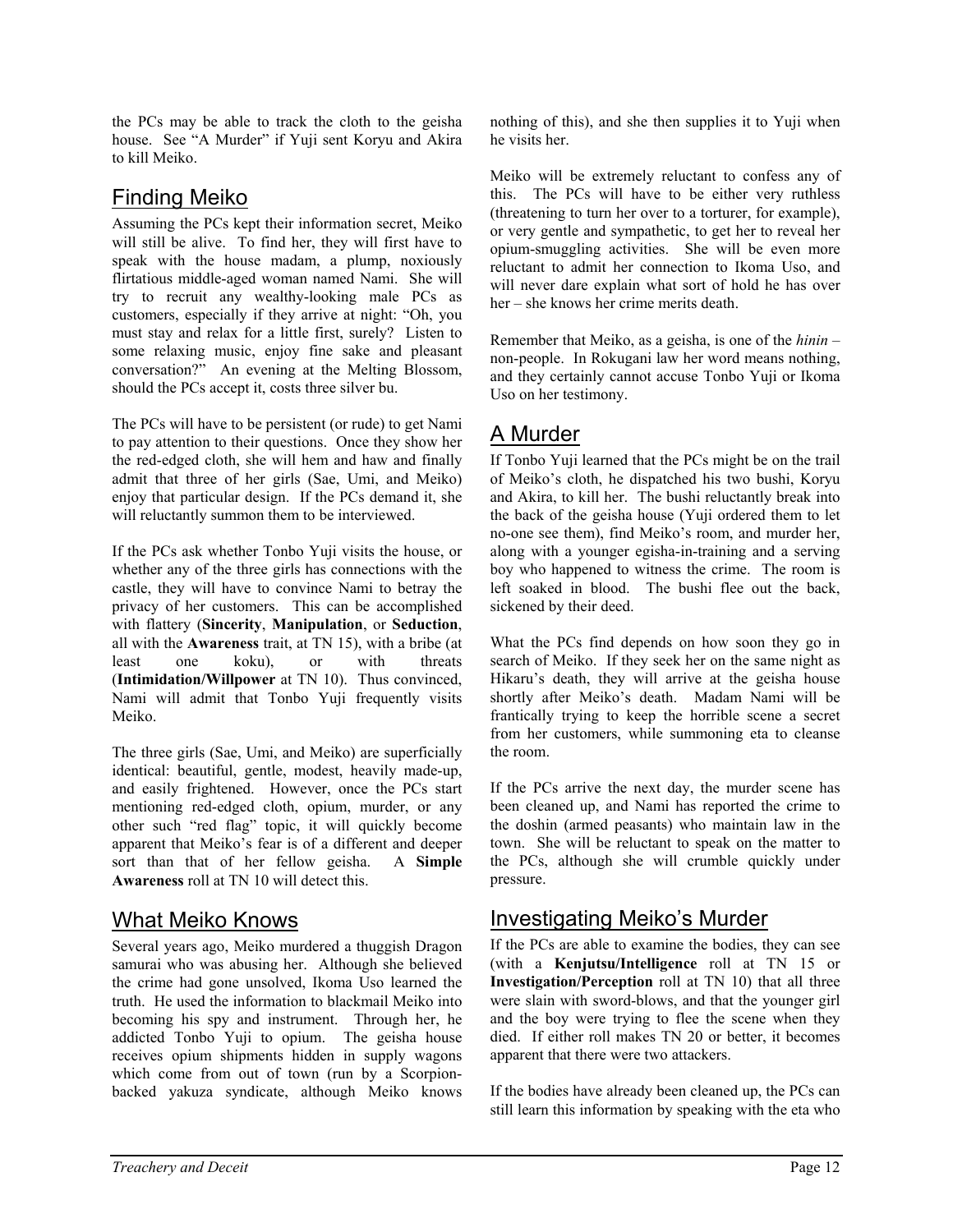did the work. The PCs will have to ask the right questions ("Did it look like one attacker or two? What sort of weapons?") in order to get the information.

If any of the PCs are shugenja, they can *Commune* with spirits in the area. There are many Air and Earth spirits in the room, and Fire spirits in the lanterns. If the PCs arrive before the scene is cleaned up, there will also be Water spirits from a teapot which the serving boy dropped as he died. All the spirits can describe two armed men coming in from the garden and attacking the people in the room. The images from the Water spirits clearly mark the intruders as Tonbo Koryu and Tonbo Akira.

If the PCs ask around the area for witnesses, they can roll **Simple Awareness** at TN 15 to discover two young peasant boys (in their early teens) hanging around nervously and watching the scene. These boys, Ryu and Shin, witnessed the samurai sneak into the back of the geisha house and then flee a few minutes later with bloody swords. (The boys were trying to work up the nerve to sneak in and spy on the geisha when this happened.)

The boys are afraid they will be slain for what they have seen (they recognized the samurai as guards from the castle). To get them to open up and describe what they saw, a PC will have to be gentle and considerate, and demonstrate a rapport with common folk (ronin, Crab, and Fox Clan PCs will have the best chance). Rudeness or bullying will simply frighten the boys into flight or mulish silence, although the direct prospect of death will of course make them speak.

# **Scene Eight: The Lovely Tomoko**

The same night that the PCs are dealing with Hikaru's murder, Tonbo Junta is worrying about his lover Tomoko. He knows that Yogo Aiguchi is here in search of a woman by that name, and just as Aiguchi hoped, his fears drive him to seek her out.

This event happens after the discovery of Hikaru's body. If the PCs are keeping an eye on Tonbo Junta or Yogo Aiguchi, they will see Junta head out of the castle toward the village. Aiguchi will follow stealthily.

**If the PCs do not investigate this matter,** Junta will meet with Tomoko and her apprentices at her house on the edge of town. Aiguchi will break in on the meeting and attempt to arrest Tomoko, but the maho powers of her and her two apprentices prove too much for him,

and he is slain. Junta is horrified but is now in too deep to escape; he has no choice but to help the three mahousers hide the body. Junta returns to the castle, badly shaken, and tries to keep a low profile for the remainder of the adventure.

**If the PCs follow Junta or Aiguchi,** they will have the chance to disrupt this chain of events. Junta goes to a small, ordinary house on the edge of the village – the sort of place which is home to a minor samurai or middle-class commoner. A teenage girl, obviously a commoner, admits him. Inside, he meets with Yogo Tomoko (who he refers to as "Tomo-chan") and her apprentices (the girl and her brother).

Yogo Aiguchi will slip up to the house and listen to the conversation until he is sure he has identified Tomoko. If any PC approaches or interrupts him, his response will vary depending on who they are and his opinion of them:

- Scorpion PCs will be immediately told that the woman inside is the criminal he seeks. Aiguchi warns that she must be taken back to Scorpion lands for trial.
- Non-Scorpions who strike Aiguchi as prudent and trustworthy will be told that "the criminal Tomoko" is in the house. Aiguchi will try to carry out an immediate arrest so that the PCs do not overhear anything they shouldn't. He will not ask for the PCs' help but will not reject it if it is offered.
- Non-Scorpions who seem foolish, untrustworthy, or hostile to Aiguchi will be told nothing. He will refuse to discuss "Clan business" with them and, if pressed, will simply return to the castle. It is up to the PCs whether to investigate further on their own or not.

# **Eavesdropping**

If the PCs listen in on the conversation between Junta and Tomoko, they will need to roll **Simple Perception** at TN 15 (or use some sort of eavesdropping magic). They will quickly realize that Tomoko is the dominant one in the relationship. The following is a sample of what might be heard:

#### (Junta): *But Tomo-chan, what if he finds out about us..?*

(Tomoko): *Quiet! If he finds nothing he must leave soon enough.*

(Junta): *But… this matter with the opium, and Yuji…*

(Tomoko): *That is none of our concern. The old fool is dooming himself with his feeble plots. You need*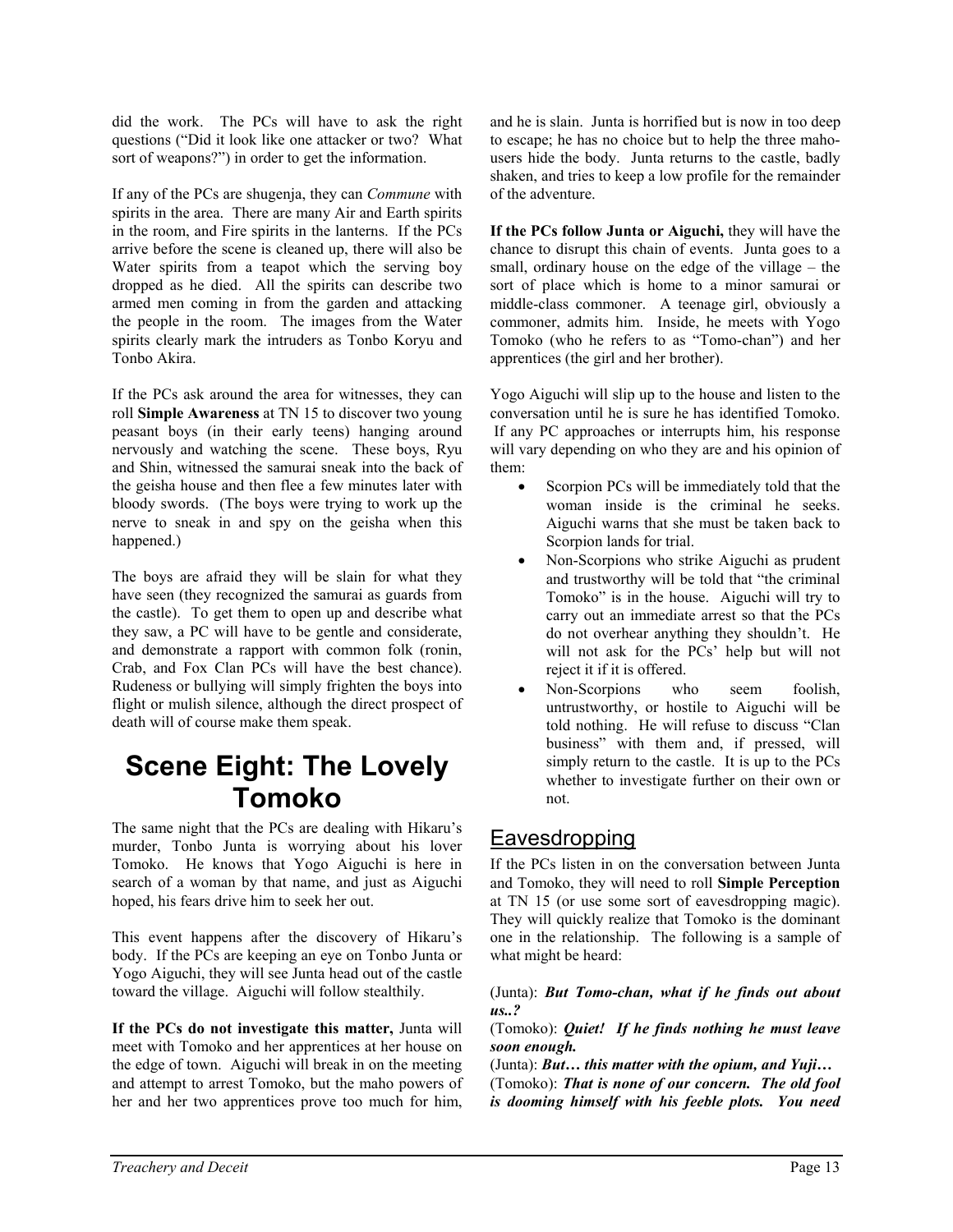*only wait, dear one, and soon what is yours will fall into your hand…* 

### Making the Bust

If the PCs enter the house (either alone or in the company of Yogo Aiguchi), they will see the following scene:

*By the light of two lanterns, you see Tonbo Junta kneeling in front of a beautiful woman in her twenties. Long black hair hangs down her back, gleaming in the lamplight, and her kimono is immodestly loose, although you notice the hilt of a wakizashi thrust under her obi. Two commoners, a boy and a girl in their late teens, kneel quietly to one side. All four people look up with startled and angry expressions as you come in.* 

For play balance, the number of apprentices can be increased to four against high-level parties.

If Yogo Aiguchi is here, he will point his wakizashi at Tomoko and command her to submit to arrest. Regardless, Tonbo Junta will jump up and step in front of Tomoko, demanding in a shaky voice what the PCs are doing "invading my privacy." Tomoko will use this distraction to pull a knife and start murmuring the words to a maho spell; her apprentices will do likewise. If the PCs do not initiate action, these spells will go off unopposed.

Tomoko and her apprentices will not surrender – if they cannot slay these intruders quickly, they will flee if possible, fight to the death if necessary. Tomoko will not hesitate to use the blood of her apprentices (or even Junta) as spell-fuel for her *maho*.

Tonbo Junta will at first be confused when fighting breaks out, and terrified by the sudden use of *maho*, but after a moment he will draw steel and defend his lover. He is not suicidal, however, and if Tomoko is slain he will drop his sword and burst into tears.

# Consequences

If the PCs somehow manage to take Tomoko alive (such as by reducing her to the Out rank and then preventing her from committing suicide by biting her tongue), Yogo Aiguchi will demand that she be handed over to him. He has a warrant for her arrest. He will at all costs try to keep the PCs from questioning her about her past (it would dishonor the Yogo family and the Scorpion Clan for Tomoko's betrayal to become public knowledge).

If Tonbo Junta is taken alive, he will rant incoherently about how Yuji "stole my birthright" and "dishonors me every day with his incompetence," in between weeping for his lost "Tomo-chan." He refuses to believe that Tomoko and her apprentices were mahotsukai, even though the evidence was right before his eyes. He also does not believe Tomoko was a Scorpion – he is convinced she is simply a lovely, well-educated commoner.

If the PCs search Tomoko's house (something Aiguchi will try to do for himself), they will be able to roll **Investigation/Perception** at TN 15 to find a Scorpion puzzle-box hidden under a loose floorboard. Aiguchi will try to claim the puzzle-box as Scorpion Clan property (it has the Clan and Yogo mons embossed on the outside). He will be quite angry if any PCs insist on opening it, and may even challenge them to duels if he thinks himself more capable than them.

It will require **Simple Intelligence** at TN 20 (or **Nazodo/Intelligence** at TN 15) to open the puzzle-box. Inside are scrolls and papers detailing Tomoko's maho experiments, as well as an old wooden chop for "Yogo Tomoko" and several of her old spell scrolls.

# **Scene Nine: By My Honor**

This scene will usually occur whenever the PCs return to the castle after investigating in the town (either to look up the red cloth and Meiko, or to follow Junta and Aiguchi). It might occur earlier if the PCs witnessed the murder of Hikaru, or if they fail to follow any of the clues from Hikaru's corpse.

Tonbo Koryu and Tonbo Akira petition their lord for permission to commit seppuku. Word of this remarkable event quickly spreads throughout the castle, and the PCs will hear of it the moment they arrive. Shortly after, Tonbo Yuji will summon the two bushi to the main audience hall to announce his decision.

If the PCs ask why the guards have requested seppuku, they learn the guards claim to have failed to prevent a bandit from getting within the castle walls. This bandit was supposedly responsible for the murder of Hikaru, "a valued old retainer of Shiro Senshi." Of course, nobody except the two guards claims to have seen or heard of this supposed "bandit," and the death of a single old servant is hardly a failing worthy of a samurai taking his own life.

*Almost the entire complement of castle bushi is present in the audience hall, ranged along both walls. The two guards kneel in the center of the audience*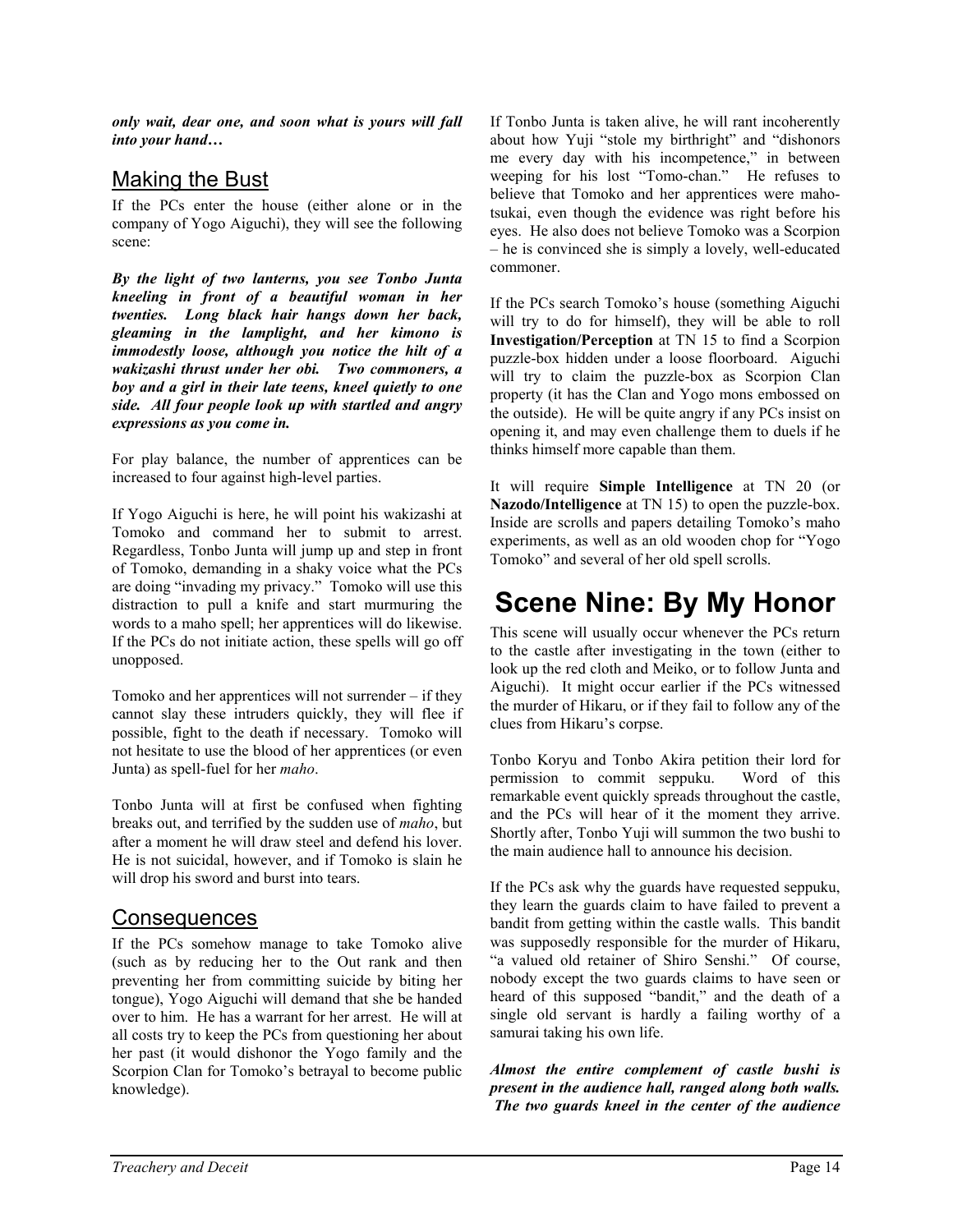*hall, heads pressed to the polished floor. Lord Tonbo Yuji enters and seats himself. He holds up a folded sheet of paper. "I have read your petition, and I accept it," he announces. Murmurs of surprise circle around the room. "You may perform the ceremony at the next dawn."* 

Koryu and Akira have resigned looks upon their faces as they rise and head to the baths to cleanse themselves before spending the night in meditation. Any PC who rolls **Simple Awareness** at TN 15 can tell that they are feeling deeply conflicted and see this as the only way out. A PC who watches Tonbo Yuji during this scene can roll **Investigation/Awareness** at TN 15 to sense that Yuji is very relieved, almost triumphant, over the two guards' decision.

### Speaking with Koryu and Akira

PCs who try to approach the two bushi during the audience with Tonbo Yuji will be committing a breach of etiquette, interrupting a grave matter between samurai and their lord. This could potentially bring an Honor or Glory loss on the PCs. Skills such as **Political Maneuvering** or **Courtier** could be very useful here.

There will, however, be chances for the PCs to approach the two bushi later, as they fast and meditate in preparation for the dawn ceremony. The PCs' best chance is to approach in a polite and respectful way and urge the samurai to tell the truth about what is happening. Invoking the tenets of bushido (and questioning whether Tonbo Yuji is upholding them) will be very helpful. Mentioning the PCs' own knowledge of Koryu and Akira's involvement in the murders (from spirit interrogation, or the two boys in the village) will also help shake them into speaking.

If the PCs actually managed to successfully interrupt the murder of Hikaru, the two bushi will be much more willing to speak with them.

Depending on what sort of verbal approach the PCs take, they will need to roll **Sincerity/Awareness** at TN 15, **Manipulation/Awareness** at TN 10, or **Intimidation/Willpower** at TN 15 in order to convince the guards to speak.

Even if the guards confess what they have done, they will be unwilling to forgo seppuku. In fact, since by confessing they are betraying their lord, they will feel that seppuku is more necessary than ever. The PCs should be able to convince them to accuse Tonbo Yuji before they die, however.

# **Scene Ten: Resolutions**

The two plot threads in this scenario have several possible outcomes. The most likely ones are listed here:

**Confronting Tonbo Yuji:** If the PCs attempt to confront Yuji using only the evidence of commoners (such as Meiko), they will probably not be able to shake him. Despite his fragile mental state, Yuji knows he need not fear the testimony of a mere geisha.

If the PCs confront Tonbo Yuji with the confessions of the two bushi, however, he will abruptly break down, weeping. "I have dishonored myself, I am worse than an eta, a slave to the basest needs," he sobs.

If any PC happens to be watching Ikoma Uso during this scene, they can roll **Simple Perception** at TN 15 to spot a brief expression of alarm on his face. The Lion strides across the room, bows to Yuji, and says, "Honored lord. There is only one answer for your sins, and it must be made immediately. I will be your second, if you wish."

Unless the PCs intervene with a forceful argument, Yuji will nod weakly, draw his wakizashi, and prepare to commit seppuku immediately. PCs who present strong arguments based on the need for the ceremony to be seemly, properly prepared, etc., can make a Contested roll of their **Sincerity/Awareness** against Ikoma Uso's **Manipulation/Awareness** to talk Yuji into delaying and holding a proper ceremony the next morning.

If the PCs do manage to delay Yuji's seppuku, he will issue a public proclamation clearing the name of the PC accused of opium smuggling. He will also confess to opium addiction and to ordering the murder of Hikaru (and Meiko, if things got that far). He will not say anything to implicate Ikoma Uso unless he is speaking privately to a Scorpion or a fellow Dragonfly (he will confess to the Dragonfly to warn his clan about Uso, and to a Scorpion in hopes of gaining some measure of revenge on Uso).

**Confronting Ikoma Uso:** The Lion spymaster will be impossible to break. He will claim complete innocence of any involvement in opium smuggling, spying on the Dragonfly Clan, or anything else untoward. He dismisses any commoner testimony the PCs have gained as "the word of mere half-people."

If some of the PCs actually gain a confession from Tonbo Yuji about his connection to Ikoma Uso, they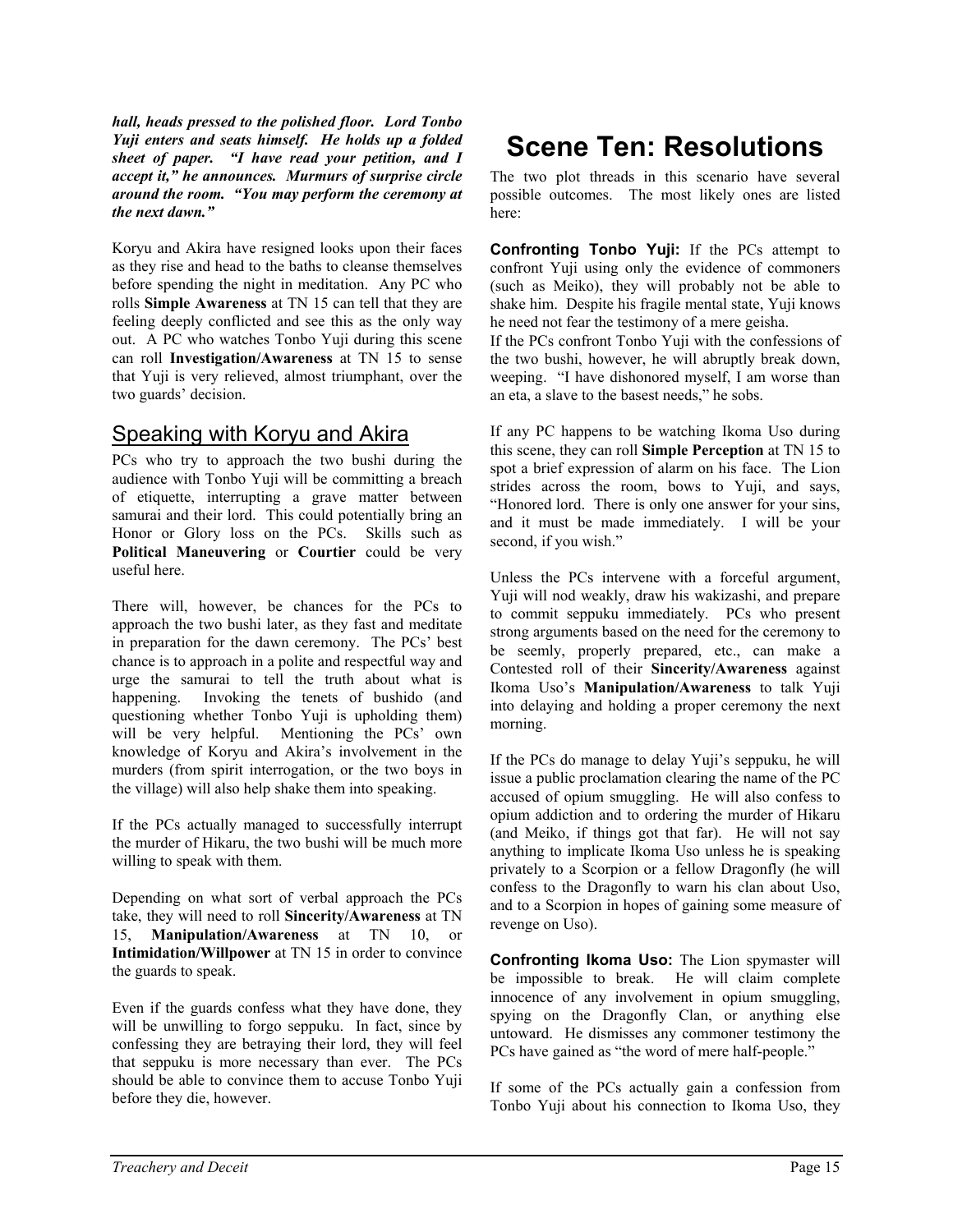may decide to confront Uso about it. Uso will attempt to dismiss or belittle their accusations. Under no circumstances will he confess anything. If a PC demands a duel, Uso will refuse. "I cannot fight a duel without the permission of my daimyo or yours. You may petition for one if you wish, of course."

**Clearing the Accusation:** If the PCs were unable to secure the confessions of the two guards, they will still have to find a way to clear the name of the PC accused of opium smuggling. The evidence which the PCs will have (interrogations of spirits, the word of commoners) is not sufficient in itself to do more than cast vague doubt on the chosen PC's guilt.

The obvious solution is for the accused PC to demand a duel. Tonbo Yuji will assign the captain of his house guard (see NPC stats section at the end of the module) to fight on his behalf. The PC can choose whether to fight to first blood, to "down," or to the death – the guard will not push the fight farther than the PC does. Another alternative is for the accused PC to simply make an impassioned speech pleading innocence. The GM should judge how effective the speech is (in addition to eloquence, making references to friend in high places can't hurt). The skill roll required should depend on the style of the speech; **Oratory** is the obvious choice, although **Sincerity** and **Manipulation** might also work. TN is 20 to convince Tonbo Yuji to drop the charges.

**Blackmail:** A ruthless PC (especially a Scorpion) who gains the confession of the guards may decide to use the information to blackmail Tonbo Yuji rather than confronting him openly. If they take this approach, Yuji will fold easily, and will do whatever is needed (including absolving the accused PC) to keep his shameful secrets hidden. He may even, at the GM's discretion, admit to Ikoma Uso's activities.

**Failure:** If the PCs do not manage to clear the name of the framed PC, Tonbo Yuji's actions will depend on the rank of the accused PC. If the PC is of Glory Rank less than 1.0 (a ronin, for example), he will have them executed. If their Glory is between 1.0 and 2.0, he will execute them unless they can threaten retaliation from more powerful allies (e.g. the PC has an NPC **Ally** like Daidoji Mei or Miya Yoto, an advantage such as Ear of the Emperor, a Crane Bride, and so forth).

If the PC has Glory 2.0 or better, or can cite allies as listed above, Tonbo Yuji makes a speech about the need for mercy and compassion, and then expels them from his lands with warnings never to return to the territory of the Dragonfly. The PC gains the

#### Disadvantages of **Bad Reputation: Opium Smuggler** and **Sworn Enemy: Dragonfly Clan**.

**Junta's Fate:** If the PCs did not follow Aiguchi and join in his action against Tomoko, the unfortunate Scorpion simply vanishes. Tonbo Junta will return to the castle and stay out of things, keeping quiet until the adventure is over. If the PCs succeed in "breaking" Tonbo Yuji, Junta will step in and assume control of the castle, clearing the framed PC and apologizing for their unfortunate experiences in his lands. The PCs will detect a tone of subdued triumph from him, mingled with guilt and uncertainty.

If the PCs captured or killed Junta, they will have to explain their deeds to Tonbo Yuji. He will be badly shocked by the discovery that his foster-son was consorting with maho-tsukai, and if the PCs press him at all his drug-addled mind may well snap under the strain, leading him to make wild accusations against both Junta and the PCs. ("You are all against me! All betraying me!") In this case Ikoma Uso will again intervene and persuade Yuji to commit seppuku.

Barring this eventuality, Yuji will order Junta hanged (if he is not already dead) and will look for an excuse to throw the PCs involved off his lands. The daimyo is clearly crushed by the loss of his foster-son. The PCs will still have to resolve the matter of the opiumsmuggling accusation.

**Tomoko's Fate:** If the PCs captured Tomoko alive, Yogo Aiguchi (if he survived) will insist on taking her back with him to Scorpion lands (and Traitor's Grove). He will thank the PCs for their assistance but will still try to keep them from learning anything more about Tomoko. In practice, the only ways the PCs will be able to interrogate Tomoko are if Aiguchi is dead, if one of the PCs is an Emerald Magistrate, or if one or more of the PCs significantly outranks Aiguchi in Glory Rank (at least two ranks).

Tomoko will not confess anything unless she is kept alive and then tortured ruthlessly (Shiro Senshi, like any castle, has a torturer). If thus questioned, she will eventually confess to having betrayed the Yogo family and fled with maho knowledge from the libraries of the Black Watch.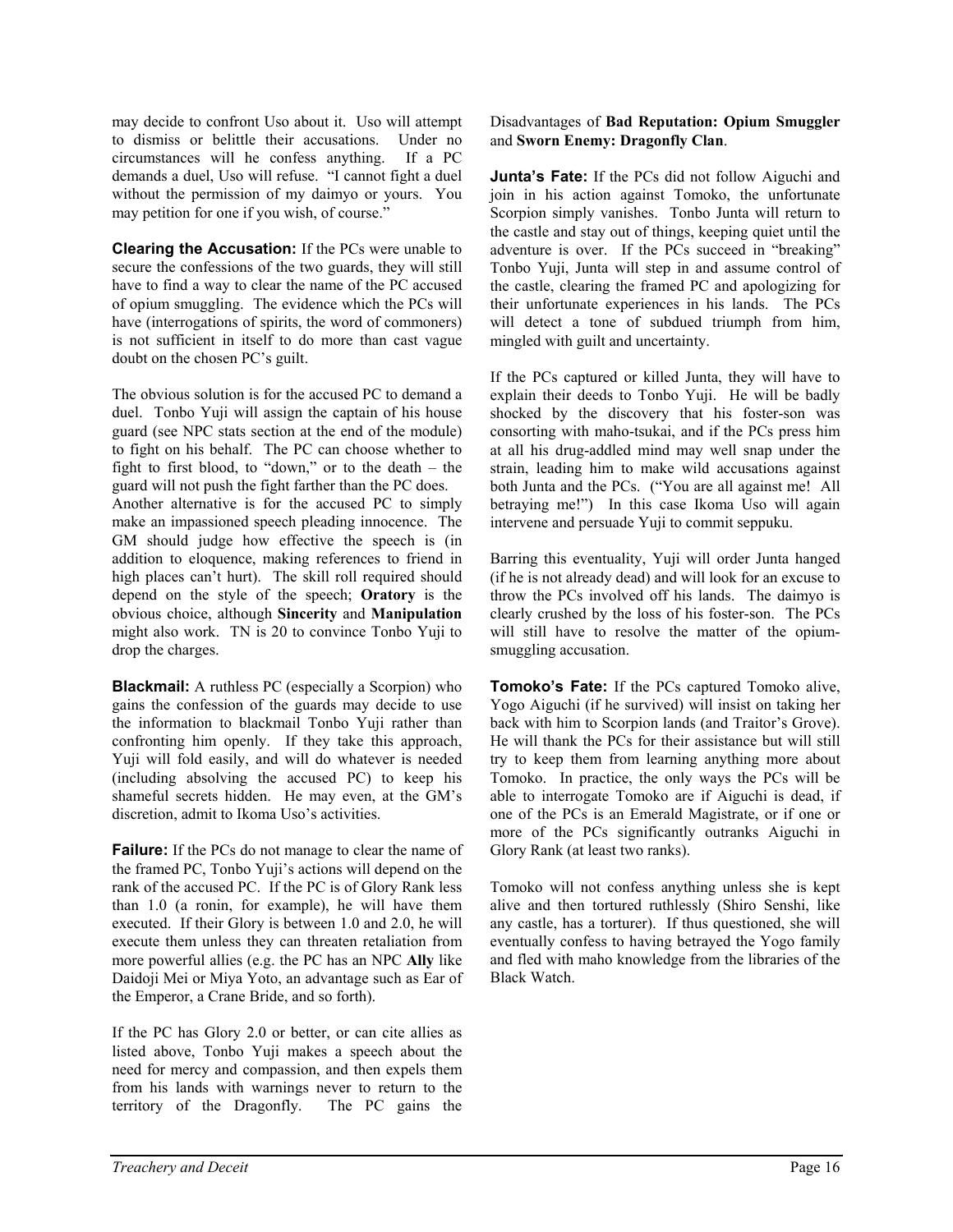# **Rewards for Completing the Adventure**

At the end of the scenario, any PCs with Shadowlands Taint must make a Simple Earth roll with a TN of  $5 +$ (5 x Taint Rank). If the roll is failed, the PC acquires one additional point of Taint.

### **Experience Points**

| Playing through the adventure:         | 1 XP |
|----------------------------------------|------|
| Good role-playing:                     | 1 XP |
| PCs defeat the frame-up:               | 1 XP |
| PCs help Yogo Aiguchi discover Tomoko: | 1 XP |
|                                        |      |

| <b>Total Possible Experience:</b> | 4 XP |
|-----------------------------------|------|
|-----------------------------------|------|

### **Honor**

A PC who is framed and unable to clear his name loses 1 point of Honor.

Scorpion PCs gain +1 Honor if they help Aiguchi kill or capture Tomoko (and keep her identity secret).

# **Glory**

A PC who is successfully framed for opium smuggling will lose a full rank (10 points) of Glory.

Scorpion PCs who help to find and defeat Tomoko (and who keep her identity secret) gain +1 Glory.

### **Other Awards/Penalties**

If a PC was successfully framed as an opium smuggler, that PC gains the disadvantages Bad Reputation: Opium Smuggler and Sworn Enemy: Dragonfly Clan.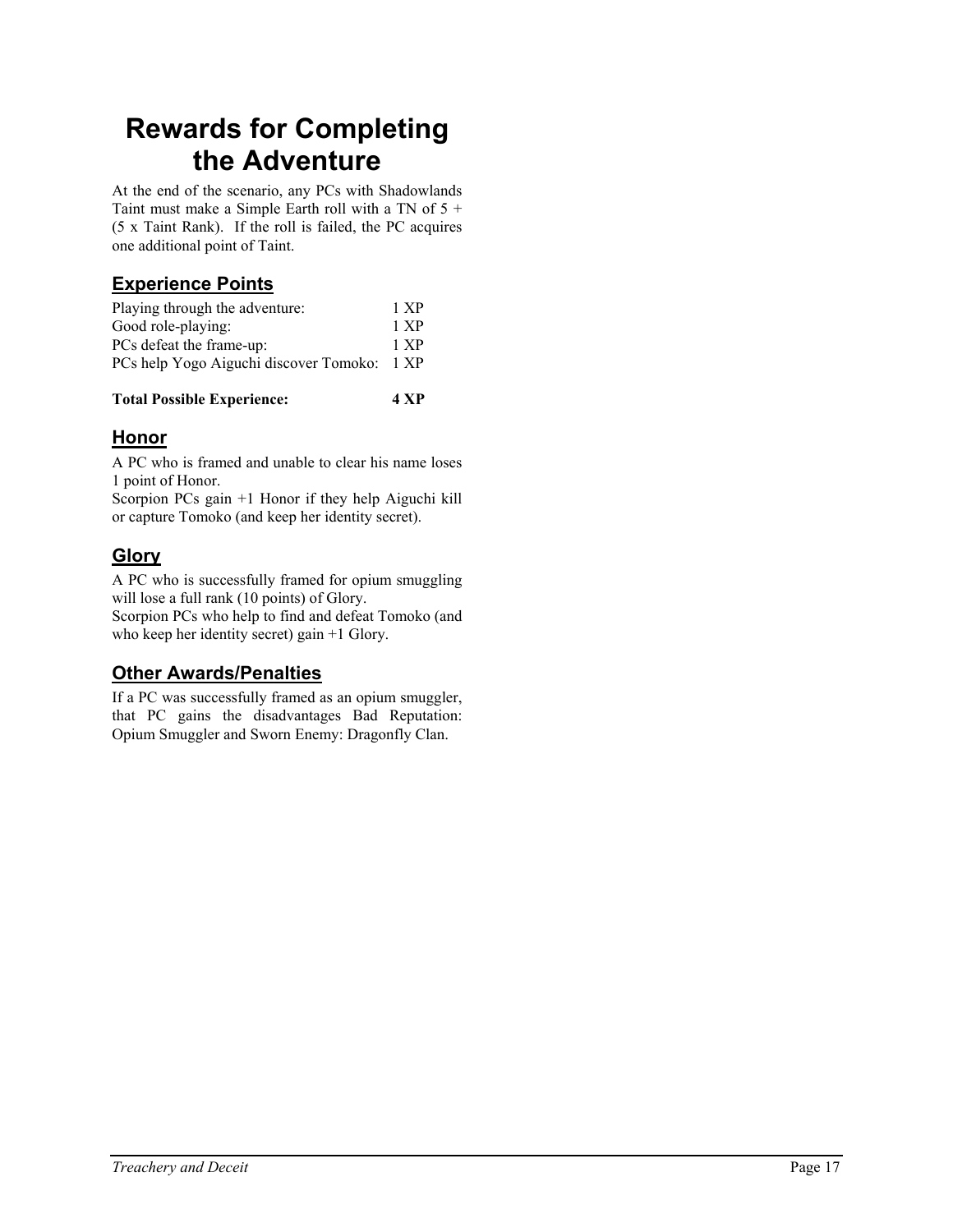# **Non-Player Characters**

#### **Tonbo Yuji, Fallen Daimyo**

Yuji is a thin, worn-down older man, in his late thirties or early forties. His face is long and narrow, and his eyes often dart about nervously. Although he still retains some of his warrior skills, he has declined badly since the great days of his youth, and his opium addiction affects him both physically and mentally.

| FIRE 2        | AIR 2        |
|---------------|--------------|
|               |              |
|               |              |
| <b>EARTH1</b> | WATER 1      |
| Stamina 2     | Perception 2 |
|               |              |
| VOID 2        |              |

**TN to be Hit:** 20 (30 in armor) **School/Rank:** None

**Honor/Glory:** 0.8/4.3

fine daisho set.

**Skills:** Athletics 2, Battle 4, Etiquette 3, Iaijutsu 2, Kenjutsu 4, Kyujutsu (Archery) 2, Sincerity 4, all other High skills at 2.

**Advantages/Disadvantages:** Gentry, Social Position (local daimyo)/Chemical Dependency (opium), Dark Secret (traitor to his Clan) **Equipment:** Heavy armor (never worn), kimono,

#### **Generic Tonbo Samurai**

| FIRE 2             | AIR 2      |
|--------------------|------------|
| Agility 3          | Reflexes 3 |
| EARTH <sub>2</sub> | WATER 2    |
| VOID 2             |            |

**TN to be Hit:** 15 (20 in light armor) **School/Rank:** None

**Honor/Glory:** 2.5/1.0

**Skills:** Athletics 2, Defense 2, Etiquette 2, Iaijutsu 2, Jiujutsu (hand-to-hand) 2, Kenjutsu 3, Kyujutsu (archery) 3, Sincerity 2.

**Advantages/Disadvantages:** None.

**Equipment:** Light armor, daisho, bow with 20 arrows.

#### **Shiro Senshi's Captain of the Guard**

| FIRE :  | $\cdot$ IR $\cdot$ |
|---------|--------------------|
| Agility | Reflexes 4         |
|         |                    |

| EARTH <sub>3</sub> | WATER 2    |
|--------------------|------------|
|                    | Strength 3 |
|                    |            |
| VOID <sub>3</sub>  |            |

**TN to be Hit:** 20 (25 with light armor) **School/Rank:** None

**Honor/Glory:** 2.8/2.5

**Skills:** Athletics 3, Battle 2, Defense 4, Etiquette 2, Iaijutsu 4, Jiujutsu (hand-to-hand) 3, Katana (specialized weapon skill) 3, Kenjutsu 5, Kyujutsu (archery) 4, Shintao 2, Sincerity 3.

**Advantages/Disadvantages:** None.

**Equipment:** Light armor, daisho set, bow and 20 arrows.

#### **Tonbo Junta, Corrupted Heir**

Junta is a muscular young man just a few years past his gempukku, with thick hair tied back in a samurai topknot. He is handsome in a rather square-faced, blunt sort of way, but tends to be a bit sullen and uncommunicative. Anyone who speaks with him for any length of time can sense the intense emotions which boil beneath his surface.

| FIRE 2             | AIR 2      |
|--------------------|------------|
| Agility 3          | Reflexes 4 |
|                    |            |
| EARTH <sub>2</sub> | WATER 2    |
| Stamina 3          | Strength 3 |
|                    |            |
| VOID 2             |            |
|                    |            |

**TN to be Hit:** 20 (25 in armor) **School/Rank:** None

**Honor/Glory:** 1.2/3.0

**Skills:** Athletics 3, Defense 3, Etiquette 3, Iaijutsu 2, Jiujutsu (hand-to-hand) 2, Kenjutsu 4, Poetry 2, Sincerity 2.

**Advantages/Disadvantages:** Social Position (daimyo's heir)/Dark Secret (pawn of Yogo Tomoko), Driven (to regain "his" lands). **Equipment:** Light armor, kimono, daisho set.

#### **Ikoma Uso, Lion Spy**

Uso is a charming, smooth-featured man in his late thirties. His hair is undyed and he wears a small goatee. He is not particularly athletic and dresses like a courtier, not a bushi. His usual expression is a polite, pleasant smile.

| FIRE 2             | AIR 3       |
|--------------------|-------------|
| Intelligence 4     | Awareness 4 |
| EARTH <sub>3</sub> | WATER 2     |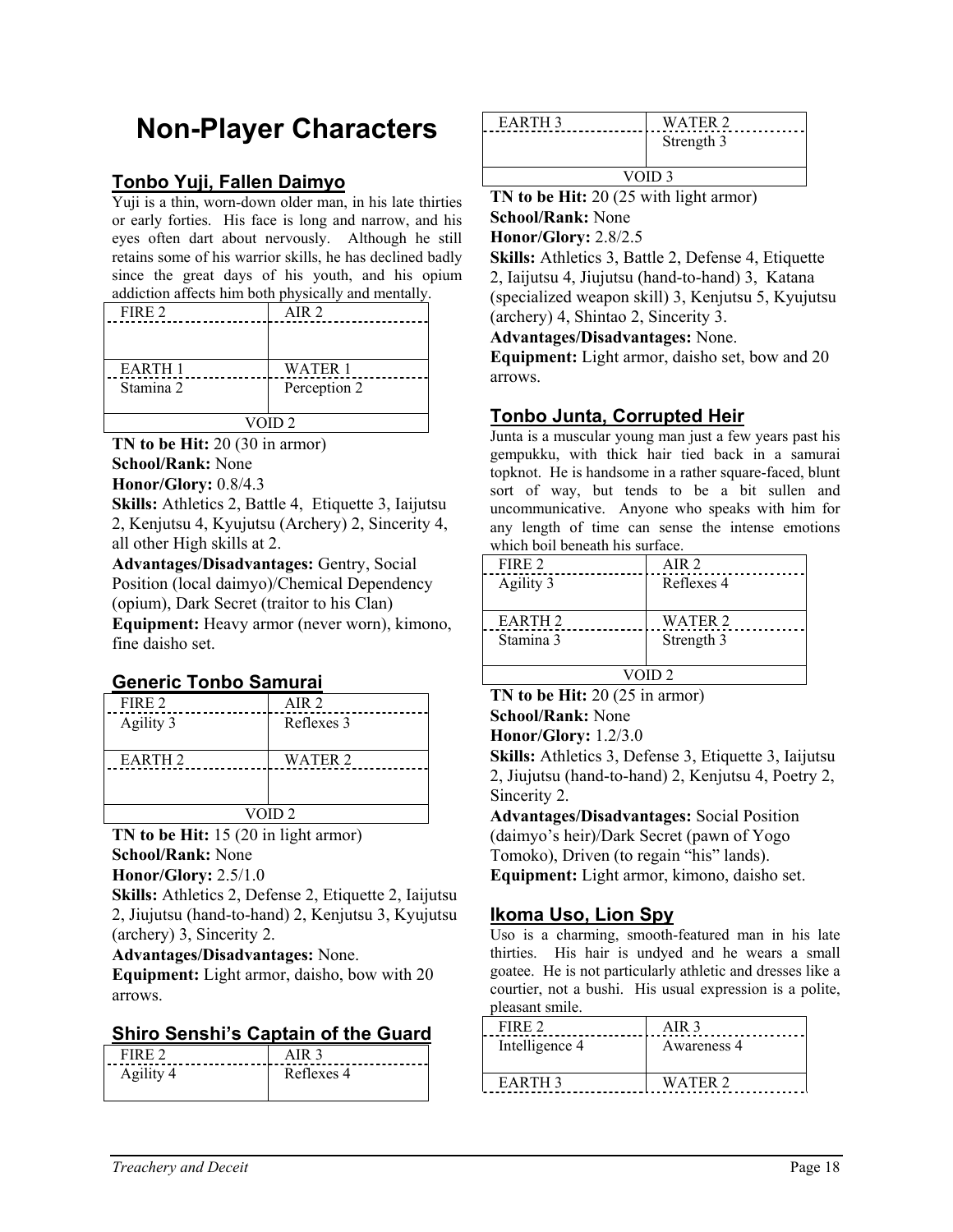| Willpower 4 | Perception 3 |
|-------------|--------------|
|             |              |

**TN to be Hit:** 15

**School/Rank:** Ikoma Spymaster 2

- *Rank One: Taking the Measure*. Gain a free Raise against opponent (in social or combat interactions) by making a Contested Awareness roll.
- *Rank Two: The Lion Cannot Fail.* When rolling with Sincerity, add 3k1 to the roll.

#### **Honor/Glory:** 1.2/2.1

**Skills:** Bard 2, Calligraphy 3, Courtier 5, Defense 3, Etiquette 6, Heraldry 4, Investigation 5, Kenjutsu 4, Law 3, Lore (many) 2, Manipulation 5, Meditation 2, Oratory 3, Research 3, Shintao 2, Sincerity 6, Stealth 4.

**Advantages/Disadvantages:** Apparent Honor (2), Blackmail (Tonbo Yuji, Meiko, many others) **Equipment:** Fine kimono, wakizashi (1k2).

#### **Yogo Aiguchi, Scorpion Magistrate and Member of the Kuroiban**

Aiguchi is a young-looking man in his mid-twenties. He wears a wooden mempo (mask) which covers the upper half of his face. Although as smooth and cultured as any Scorpion, he tends slightly toward overconfidence.

| FIRE 3            | AIR <sub>4</sub> |
|-------------------|------------------|
|                   |                  |
|                   |                  |
| <b>EARTH 2</b>    | <b>WATER 3</b>   |
| Willpower 3       |                  |
|                   |                  |
| VOID <sub>2</sub> |                  |

**TN to be Hit:** 20

**School/Rank:** Yogo Shugenja 2 **Honor/Glory:** 1.5/1.7

**Skills:** Athletics 3, Calligraphy 3, Courtier 3, Defense 2, Etiquette 3, History 3, Kenjutsu 3, Lore (Maho) 4, Meditation 3, Poetry 3, Research 4, Sincerity 4, Stealth 4, Theology 3, Yarijutsu 3. **Spells:** (Air) *By the Light of Lord Moon, Quiescence of Air, Tempest of Air, Wind-Borne Slumbers, Yari of Air, Call Upon the Wind, Essence of Air,* (Water) *Reversal of Fortunes, Reflections of Pan Ku, The Tie That Binds,* (Fire) *Evil Ward, Fires of Purity, The Fires From Within.*

**Advantages/Disadvantages:** Innate Ability (Yari of Air)/Overconfident, Yogo Curse.

**Equipment:** Kimono, mempo, wakizashi (1k2), scroll satchel, puzzle box (TN 20) containing personal records and notes.

### **(Yogo) Tomoko, Corrupted Shugenja and Seductress**

Tomoko is a lovely woman with an elegant face and a perfectly proportioned body. Her hair is long and lustrous, and she often wears it loose for maximum seductive effect. Beneath her soft outer appearance, however, is startling speed and skill. Due to her internal Taint, her blood is slightly discolored, with yellow-black spots floating within the red.

| FIRE 3        |  | AIR <sub>4</sub> |
|---------------|--|------------------|
|               |  |                  |
|               |  |                  |
| <b>EARTH4</b> |  | <b>WATER 2</b>   |
|               |  | Perception 3     |
|               |  |                  |
| VOID 3        |  |                  |
|               |  |                  |

#### **Shadowlands Taint Rank:** 3.6 **TN to be Hit:** 20

**School/Rank:** Yogo Shugenja 3 **Honor/Glory:** 0/0.7

**Skills:** Acting 4, Athletics 2, Calligraphy 4, Courtier 4, Defense 2, Etiquette 4, History 2, Kenjutsu 3, Lore (Maho) 6, Meditation 3, Poison 4, Research 3, Seduction 6, Sincerity 5, Spell Research 4, Stealth 4, Tantojutsu 4.

**Spells:** (Maho) *Fires of Corruption, No Pure Breaths, Pain,* (Air) *Cloak of Night, Way of Deception, Tempest of Air, Secrets on the Wind, The Eye Shall Not See,* (Fire) *Fury of Osano-Wo, Inferno's Tooth.* Tomoko knows all these spells as Innate Abilities, and does not normally carry scrolls.

**Advantages/Disadvantages:** Crafty, Dangerous Beauty, Quick/Black Sheep, Dark Secret (mahotsukai)

**Equipment:** Kimono, wakizashi (1k2), tanto (2k1). The wakizashi is poisoned, and inflicts an extra 3k3 wounds if the victim fails

#### **Tomoko's Apprentices (statistics identical)**

| $\triangle$ IR |
|----------------|
| Reflexes 2     |
|                |
| WATER 1        |
|                |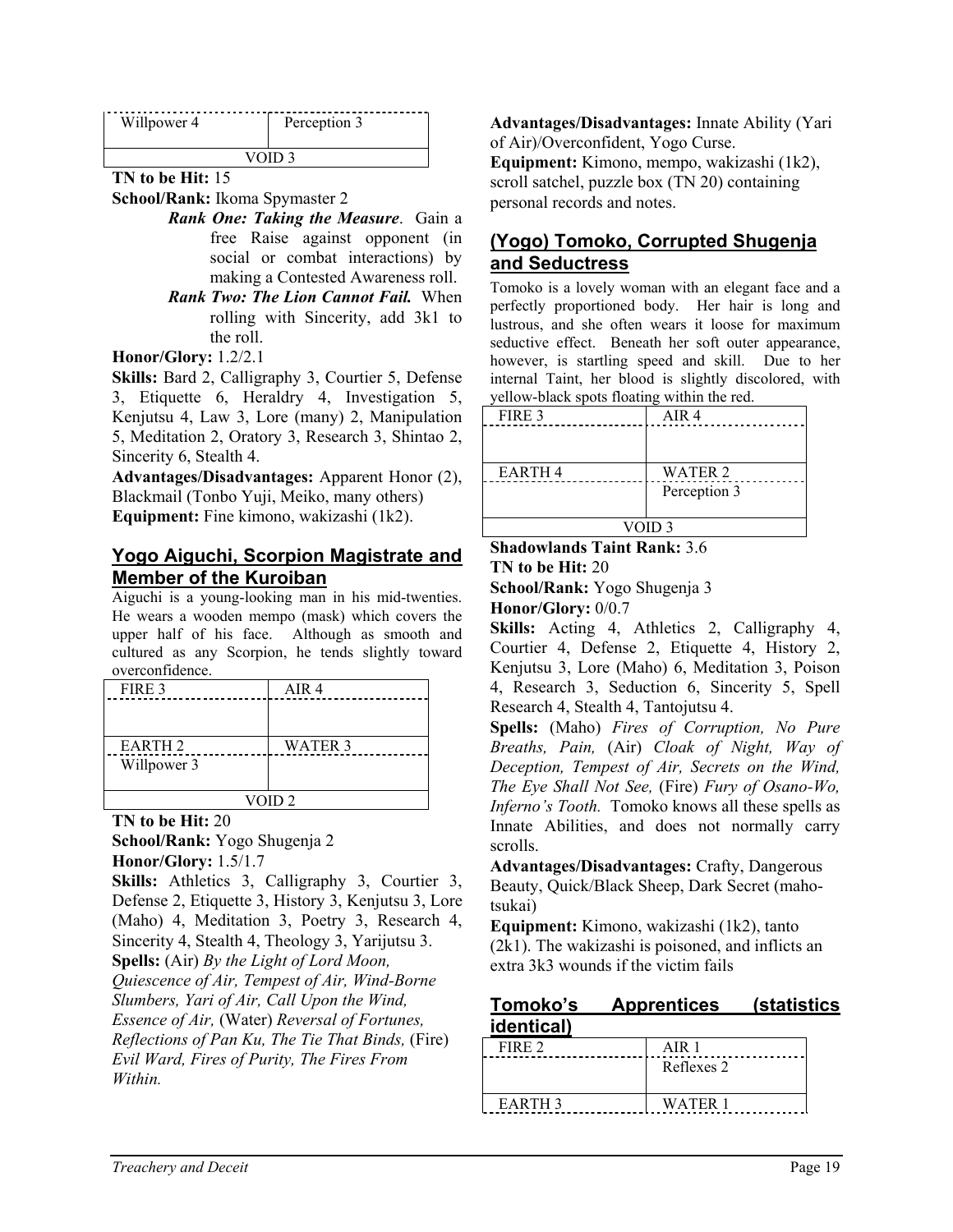**Shadowlands Taint Rank:** 2.3 **TN to be Hit:** 10 **School/Rank:** None **Honor/Glory:** 0/0 **Skills:** Craft (various) 1-2, Knife 3.

**Spells:** (Maho) *Fires of Corruption, No Pure Breaths, Pain.*

**Advantages/Disadvantages:** Social Disadvantage (Heimin), Dark Secret (maho-tsukai) **Equipment:** Clothing, knife (2k1)

# **GM's Note: Casting Maho Spells**

Maho spells are cast by rolling dice equal to Earth+Taint Rank, keeping Earth. The caster must spill blood (their own or another's) equal to the spell's Mastery level, and gains Taint equal to twice the Mastery level.

The caster may take Free Raises for each additional amount of blood (equal to the Mastery level) which they spill.

#### **Fires of Corruption**

*Base TN:* 20 *Casting Time:* 3 Actions *Duration:* Instantaneous *Mastery Level/Wounds Required:* 9

*Raises:* Casting Time, Number of Targets (one per raise)

*Effect:* This spell is a twisted, maho-powered version of the shugenja spell Fires from Within. The caster calls forth a pillar of black, pulsating fire which smites the target $(s)$ , who must be visible and within 100 yards. The spell's DR is equal to the caster's Fire+Taint, keeping Fire.

#### **No Pure Breaths**

*Base TN:* Target's Earth x 5 *Casting Time:* 2 Actions *Duration:* Instantaneous

*Mastery Level/Wounds Required:* 5

*Raises:* Casting Time, Damage (one non-kept die per raise), Number of Targets (one per raise)

*Effect:* The air within the target suddenly corrupts and explodes out of the body, rupturing the lungs and tissues. The target suffers wounds of a DR

equal to the caster's Taint rank. The victim also suffers  $a +10$  penalty to all TNs until magically healed, due to the pain of ravaged, Tainted lungs.

#### **Pain**

*Base TN:* 10 *Casting Time:* 1 Action *Duration:*1 Round *Mastery Level/Wounds Required:* 4

*Raises:* Duration (1 round per raise), Number of Targets (one per raise)

*Effect:* The target (who must be visible and within 25 feet) is suddenly wracked with terrible, debilitating pain. The victim may not act for the duration of the spell. Further, victims of this spell must roll Simple Earth at TN 15 or cry out in agony, dishonoring themselves.